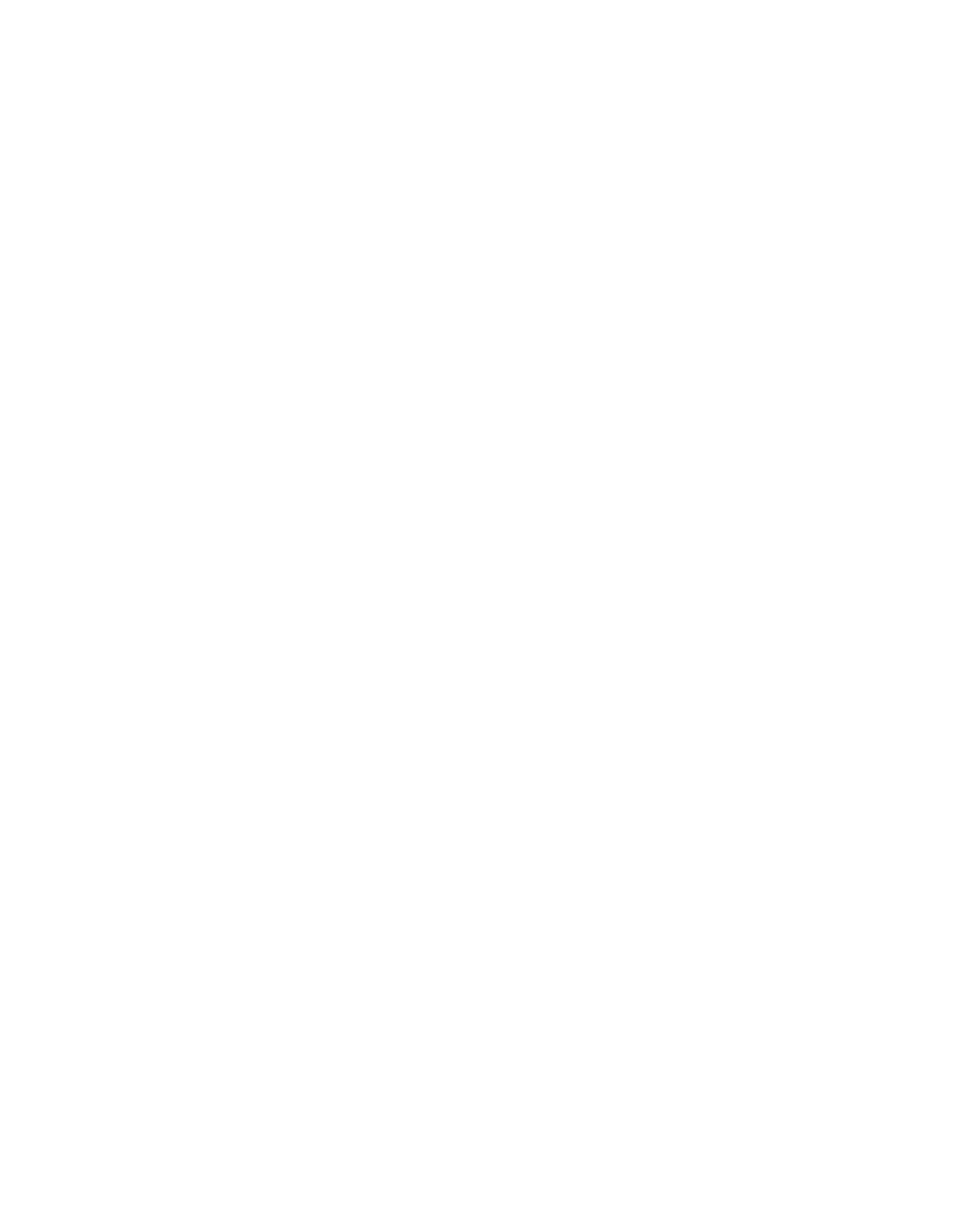# EQUITY CAPITAL MARKETS Q&A GUIDE 2013

| <b>TABLE OF CONTENTS</b> | <b>PAGE</b> |
|--------------------------|-------------|
|                          |             |
|                          |             |
|                          |             |
|                          |             |
|                          |             |
|                          |             |
|                          |             |
|                          |             |
|                          |             |
|                          |             |
|                          |             |
|                          |             |
|                          |             |
|                          |             |
|                          |             |
|                          |             |
|                          |             |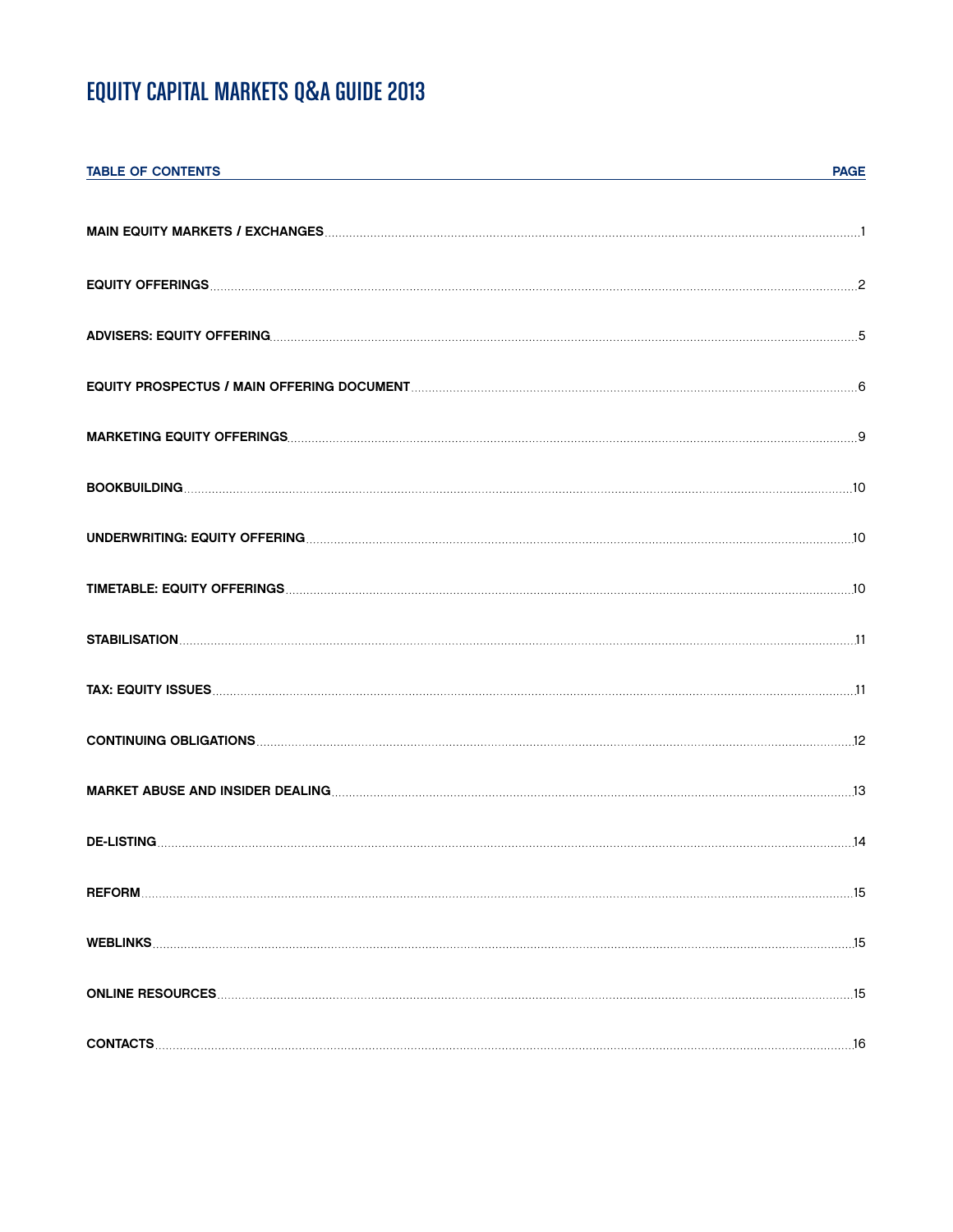# main equity market/exchanges

1. What are the main equity markets/exchanges in your jurisdiction? Outline the main market activity and deals in the past year.

#### Main equity markets/exchanges

There are eight stock exchanges (Berlin, Dusseldorf, Frankfurt a.M., Hamburg, Hannover, Munich, Stuttgart and Tradegate Exchange) on which equities are traded. Among these exchanges, the Frankfurt Stock Exchange (Frankfurter Wertpapierbörse) (FSE) is the most important (for more information, see www.boerse-frankfurt.de). A listing at the other stock exchanges is in particular preferred by smaller companies located in the respective region. Trading at these (local) stock exchanges tends to be preferred by retail investors.

The FSE is operated by Deutsche Börse AG (www.deutscheboerse.com). Most trading at German stock exchanges (over 90% in German issuers' shares) takes place through the electronic trading system Xetra of FSE. In May 2011 FSE abandoned the floor trade which was replaced by a specialist model. Since then the trading of each instrument is supported by specialists. Each specialist covers a certain number of instruments. Less liquid securities require a designated sponsor (market maker).

At the FSE, there are different market segments. The regulated market. This is divided into the:

- Prime standard.
- General standard.

The open market. This is divided into the:

- Entry standard (qualified open market segment).
- Quotation board for secondary listings in the unqualified open market.

In the first half of the year 2012, Deutsche Börse AG announced it would change the rules for the open market in its existing form. As part of these changes stricter rules apply to the qualified open market segment entry standard since 1 July 2012. This includes, among other things, that access to the entry standard always requires a prospectus. However, the prospectus requirement for listings in the entry standard does not apply to companies that were already listed in the entry standard prior to 1 July 2012 (grandfathering) and to companies which move from the regulated market to the entry standard (provided that these companies met their ongoing reporting obligations in the regulated market).

Moreover, Deutsche Börse AG closed the first quotation board for primary listings in the unqualified open market on 15 December 2012. Since then, besides bonds, only shares which are listed at another domestic or foreign exchangelike trading place recognised by Deutsche Börse AG will be included in the (remaining) quotation board (as was previously the case in the second quotation board). With effect from 15 December 2012, Deutsche Börse AG terminated the inclusion of all securities in the quotation board (with the exception of funds) for which no application for inclusion in the quotation board was made.

#### Market activity and deals

As at 31 December 2012, 580 companies were quoted on the regulated market of FSE (prime standard and general standard). 524 of these companies were domestic companies with a total market capitalisation of EUR1,127 billion. At this time, 184 companies (of which 28 were foreign companies) were listed in the entry standard of the open market and 9,603 companies (of which 9,331 were foreign companies) were included in the (unregulated) open market (quotation board).

In 2012 there were eight IPOs on the regulated market of FSE, with a total offer volume of EUR2.349 billion (three additional companies were newly listed in the regulated market of FSE due to a move from the first quotation board to the general standard). The two largest of these were the IPOs of:

- Telefónica Deutschland Holding Aktiengesellschaft (offer volume EUR1.449 billion).
- Talanx Aktiengesellschaft (offer volume EUR0.817 billion).

While the IPO of Telefónica Deutschland Holding Aktiengesellschaft was a 100% secondary offering of existing shares held by the majority shareholder, the Talanx IPO was almost a 100% offering of newly issued shares from a capital increase (plus a certain number of existing shares in connection with a greenshoe option). In case of the Talanx IPO the stake of the majority shareholder, however, still remained at a high level (more than 80%).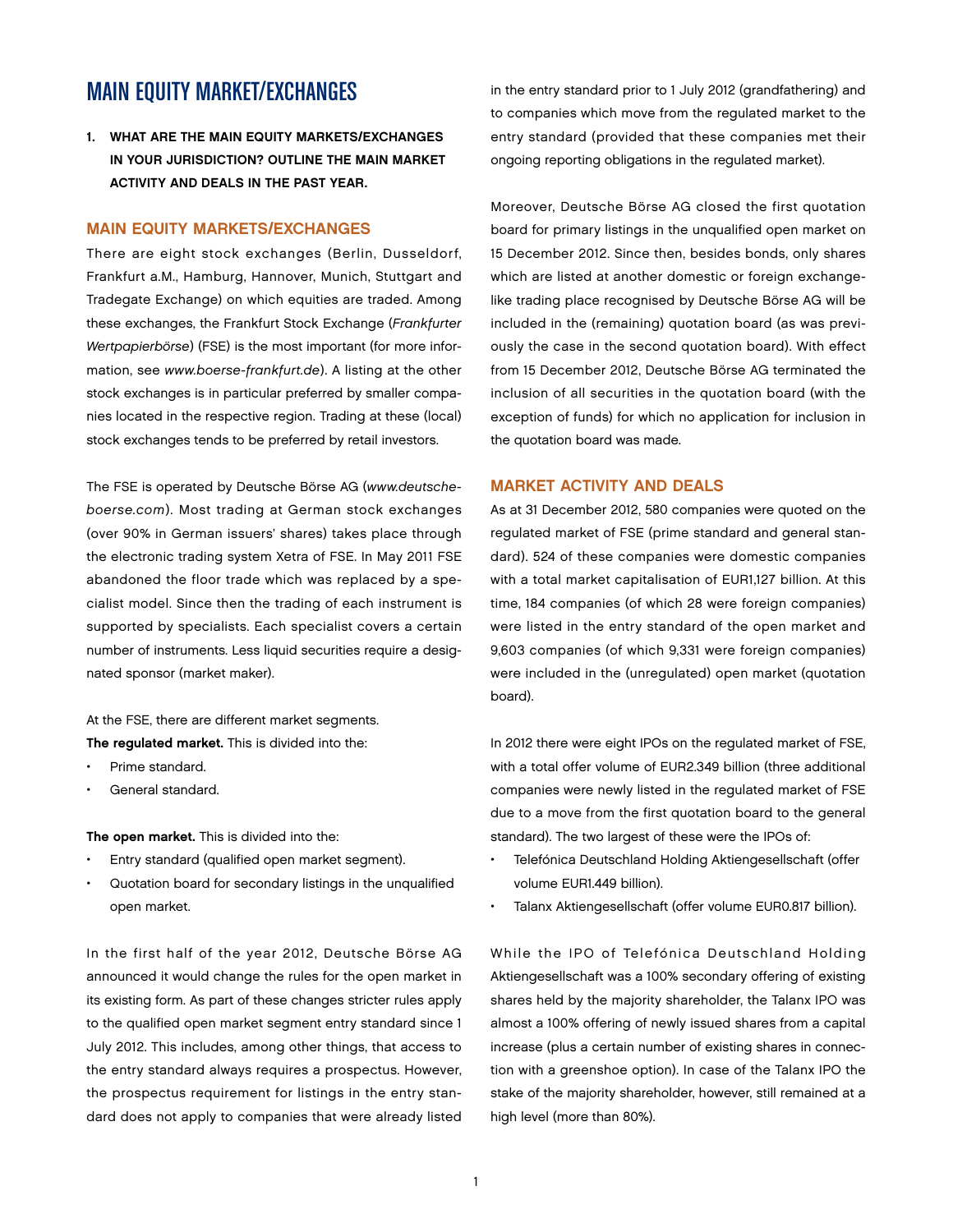Other IPOs that were planned for 2012 (for example, the IPOs of Osram and Evonik Industries) were postponed due to the high volatility in the market and the difficulties of realising the envisaged market capitalisation in the market environment in 2012. Instead of an IPO, Osram's sole shareholder Siemens AG now pursues the distribution of the majority of the Osram shares to the Siemens' shareholders by way of a spin-off and a listing of the Osram shares in the regulated market (prime standard) of the FSE.

When the announcement of the intention to float has been made, the postponement is usually published in a press release (as was the case for Evonik in 2012). However, the information on a postponement is often not publicly available, as usually an IPO project is pulled before the publication of the IPO plans.

## 2. What are the main regulators and legislation that applies to the equity markets/exchanges in your jurisdiction?

#### Regulatory bodies

Regulated market. The main regulator is the German Federal Financial Services Supervisory Authority (Bundesanstalt für Finanzdienstleistungsaufsicht) (BaFin) (www.bafin.de), although certain functions lie with the stock exchange.

Open market. The main regulator is the FSE (http://www. boerse-frankfurt.de/en/start).

#### Legislative framework

Regulated market. The main legislation is the:

- Stock Exchange Act (Börsengesetz (BörsG).
- Securities Trading Act (Wertpapierhandelsgesetz (WpHG).
- Securities Prospectus Act (Wertpapierprospektgesetz (WpPG).
- European Prospectus Regulation.
- Stock Exchange Admission Regulation (Börsenzulassungsverordnun (BörsZulVO).
- Exchange Rules for the Frankfurt Stock Exchange (Börsenordnung für die Frankfurter Wertpapierbörse).

#### Open market. The main legislation is the:

Exchange Rules for the Frankfurt Stock Exchange.

• General Terms and Conditions of Deutsche Börse AG for the Open Market on the Frankfurter Wertpapierbörse (Allgemeine Geschäftsbedingungen der Deutsche Börse AG für den Freiverkehr an der Frankfurter Wertpapierbörse).

# Equity Offerings

3. What are the main requirements for a primary listing on the main markets/exchanges?

#### Main requirements

Regulated market. The following requirements apply:

- The issuer must publish an approved prospectus.
- The issuers' shares must be freely transferable.
- An application for listing must be filed with the stock exchange management (Geschäftsführung) by the issuer, together with a bank or financial services institution admitted for trading at a German stock exchange.

One business day after the securities are admitted to listing, they can be introduced to trading. The introduction to trading must be applied for by the issuer in an application addressed to the stock exchange management. The stock exchange management of the FSE publishes its decision on the internet following the application for introduction to trading.

Open market: entry standard. The following requirements apply:

- Since 1 July 2012 the inclusion in the entry standard will only take place if a securities prospectus is available. The prospectus requirement does not apply to issuers which were included in the entry standard prior to 1 July 2012 (grandfathering) and for securities of issuers which move from the regulated market of the FSE to the entry standard (provided that these issuers have fulfilled their ongoing reporting obligations).
- The issuers' shares must be freely transferable.
- The issuer must have disclosed its latest audited consolidated financial statements (prepared in accordance with internationally recognised accounting standards such as IAS/IFRS, or the generally accepted national accounting principles of an EU member state, or in the case of non-EU member states the generally accepted national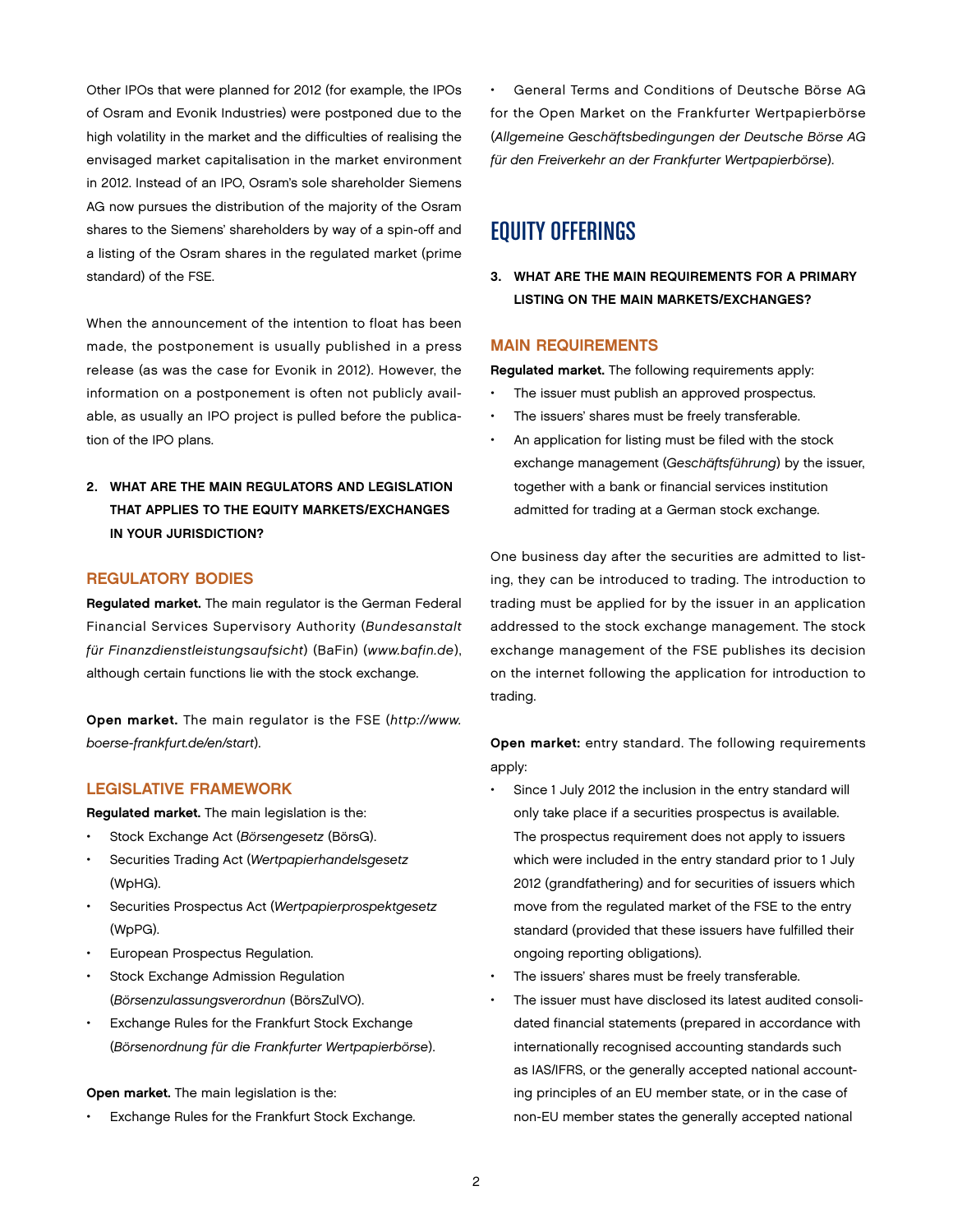accounting principles of that third country provided that these accounting standards are deemed equal to IAS/ IFRS), including the consolidated management report.

Open market: quotation board. The following requirements apply:

- The issuers' shares must be freely transferable and already listed at another domestic or foreign exchangelike trading place recognised by Deutsche Börse AG.
- If the listing is not accompanied by a public offer, no prospectus is required but an issuer data form is still necessary.
- The application for listing must be filed by an FSE trading participant.

#### **MINIMUM SIZE REQUIREMENTS**

Regulated market. The total market value of all shares to be listed must be at least EUR1.25 million, except where shares of the same class are already listed on the same stock exchange. Exemptions can be granted by the stock exchange if it is convinced that there is a satisfactory market for the securities. For the admission of shares the minimum number is 10,000 if the shares are no-par value shares.

Open market: entry standard. Companies seeking a listing in the entry standard must have a paid-in share capital of at least EUR750,000. For the quotation board no specific requirements exist.

#### Trading record and accounts

Regulated market. The issuer must have existed as a business for at least three years and must have published its annual accounts under the applicable accounting principles (IFRS) for the previous three fiscal years. Exemptions can be granted by the stock exchange if it is in the issuer's and the investors' interest, for example, for startups.

Open market. Issuers seeking a listing in the entry standard must have existed as a business for at least two years. For the quotation board no specific requirements exist.

#### WORKING CAPITAL

Issuers that are required to publish a prospectus for the offer and/or the admission to the regulated market or the entry standard must have sufficient working capital for at least the next 12 months.

#### Minimum shares in public hands

Regulated market. Admission to trading requires a free float of at least 25%. Exceptions exist for shares that are already listed on another stock exchange or if, in light of the volume and the existing free float, a due trading is guaranteed (as was the case in 2012 for the Talanx IPO). For an IPO it will suffice if the stock exchange is convinced that the threshold will be met shortly after the commencement of trading.

Open market. Issuers seeking a listing in the entry standard must have a free float of at least 10%. For an inclusion in the quotation board there are no requirements to comply with, except that an orderly trading must be ensured by having at least 30 initial shareholders.

## 4. What are the main requirements for a secondary listing on the main markets/ exchanges?

For a secondary listing on the FSE in general the same requirements apply as for a primary listing. This means in particular that a prospectus is usually required for the admission of the shares for trading in the regulated market and the entry standard of the FSE (see Question 3). A prospectus approved by BaFin is valid for a period of 12 months after the prospectus approval provided the requirements for potential supplements to the prospectus are observed.

An exemption from the prospectus requirement may apply for securities that have been admitted to trading on another organised market for more than 18 months if a prospectus was approved for these securities, which meets certain requirements.

#### 5. What are the main ways of structuring an IPO? An IPO can be structured either as:

- An offer of new shares resulting from a capital increase.
- An offer of existing shares from selling shareholders.

The usual structure in Germany is a combination of both. If only an exit of the existing shareholder(s) is pursued, the "Telekom III" ruling by the German Federal Court of Justice must be considered, which says that the selling shareholder must indemnify the issuer from its prospectus liability if the IPO is only for the benefit of the selling shareholder without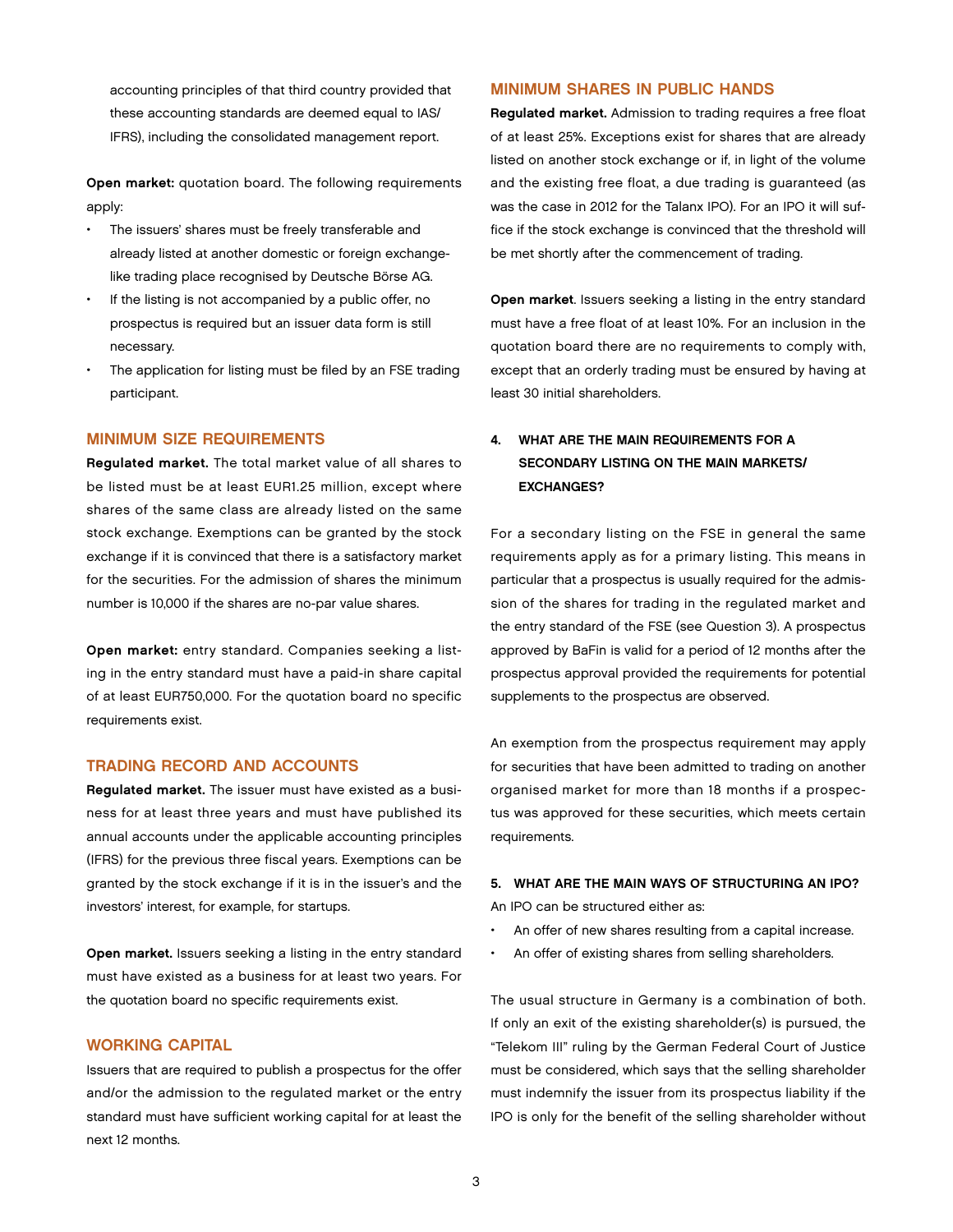a corresponding, measurable advantage in the issuer's balance sheet.

It is common practice to place shares with institutional investors as well as with private investors through a public offering in Germany, accompanied by a private placement with institutional investors abroad (which may include an offering to US investors under Rule 144A of the US Securities Act of 1933).

When structuring the IPO the following main points must be considered:

The capital need of the issuer.

- To what extent an exit is desired by the existing shareholder(s).
- The equity story with and without fresh money.
- 6. What are the main ways of structuring a sub-SEQUENT EQUITY OFFERING?

In a subsequent equity offering by means of an ordinary capital increase, existing shareholders of German stock corporations generally have subscription rights (pre-emption rights) in proportion to their holdings in the current share capital. However, the pre-emption rights may, under certain circumstances, be limited or excluded in the resolution on the capital increase with a majority of three quarters of the share capital represented in the general meeting. Such limitation or exclusion could also be provided in the case of an authorised capital. The German Federal Court of Justice ruled that the exclusion of pre-emption rights needs to be justified by specific facts. If the capital increase against cash contribution does not exceed 10% of the current registered share capital and the issue price is not substantially below the price on the stock exchange, the exclusion of pre-emption rights is deemed permitted (known as a facilitated exclusion of pre-emption rights). Moreover, an exclusion of pre-emption rights could, under court precedents, be justified in the following cases:

- To service convertible bonds or bonds with warrants.
- To issue shares in connection with employees' stock option programmes.
- In the case of an intended listing at a stock exchange (including a dual listing abroad).
- In the case of a restructuring of the company (for example, if the potential investor claims a majority share in the company).
- To avoid the creation of fractional shares.
- 7. What are the advantages and disadvantages of rights issues/other types of follow on equity offerings?

The exclusion of pre-emption rights is often challenged by shareholders who object to a dilution of their stake in the company.

In the case of debt for equity swaps, in particular it should be checked whether the same effect could not be achieved in the same way by means of a rights issue (see Question 12), as the exclusion of the pre-emption rights might otherwise not be justified (see Question 6). In practice, a rights issue and a subsequent rump placement against contribution in kind (receivables vis-à-vis the company) is therefore often seen.

In order to avoid the time-consuming process of conducting a general meeting every time a capital increase is required or desired, the articles of association of German listed stock corporations often provide for an authorised capital which enables the management (usually subject to the approval of the supervisory board) to increase the share capital within a short period of time, provided that no prospectus is required for the offering (see Question 10). An authorised capital therefore provides some more flexibility, although the authorisation must not exceed five years and the total amount of all authorised capital of the company must not exceed 50% of the registered share capital.

8. What are the main steps for a company applying for a primary listing of its shares? Is the procedure different for a foreign company and is a foreign company likely to seek a listing for shares or depositary receipts?

#### PROCEDURE FOR A PRIMARY LISTING

The principal steps for German as well as for foreign companies when applying for a listing on the regulated market include:

Appointment of advisers and investment bank(s).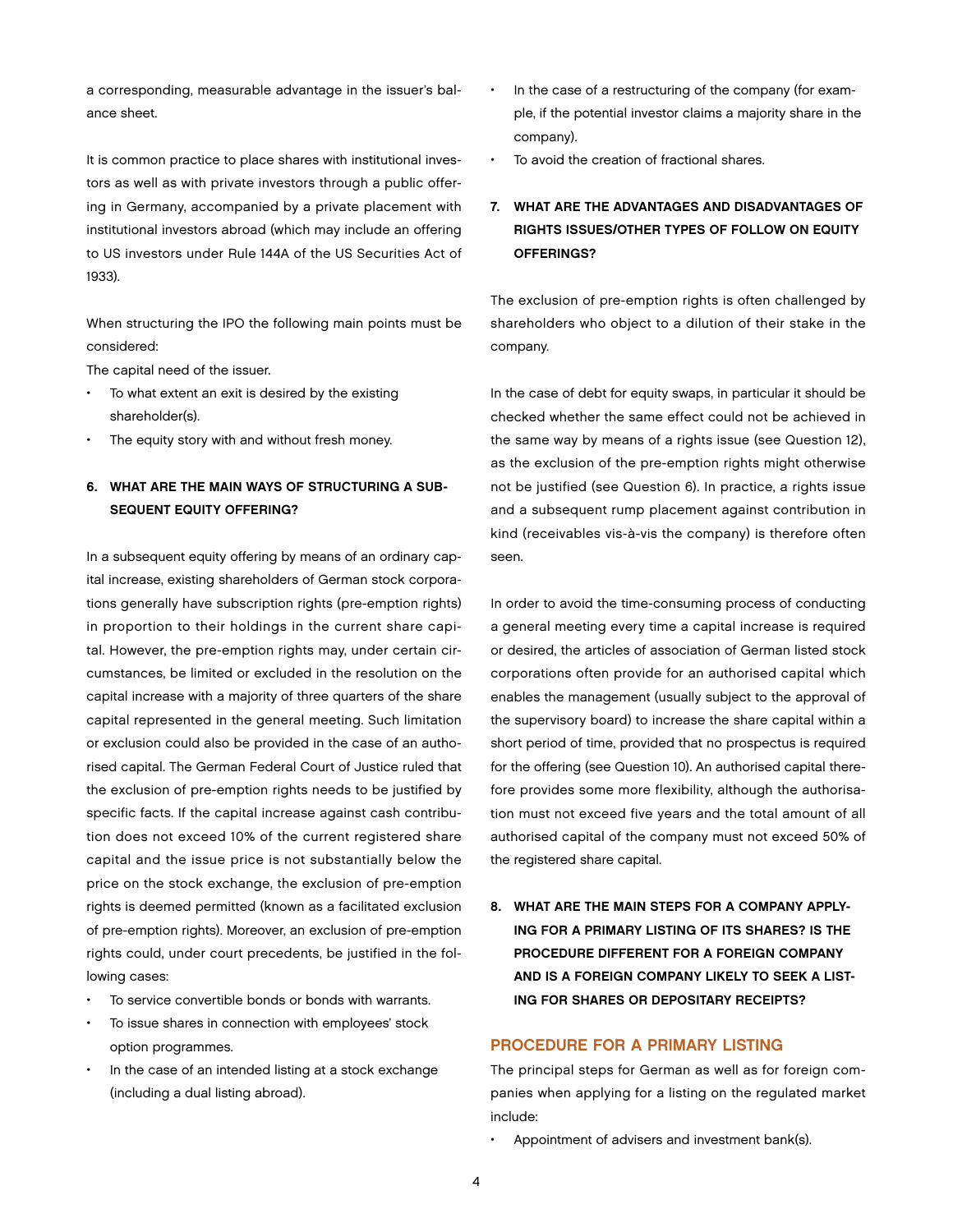- Restructuring (if necessary).
- Preparation of business plan and equity story.
- Due diligence.
- Preparation and filing of the prospectus with, and approval by, BaFin.
- Negotiation and execution of the underwriting documents.
- Legal opinions and comfort letter.
- Printing and publication of the prospectus.
- Marketing (including a road show).
- Bookbuilding and pricing.
- Registration of the capital increase in the commercial register.
- Admission to listing by the stock exchange.
- Allocation of shares, settlement and commencement of trading.
- Stabilisation period and exercise of greenshoe option, if any.

Whether a listing for shares or depositary receipts is being sought depends on the individual facts, not least the rules applicable under the national law of the foreign company.

### Procedure for a foreign company

See above, Procedure for a primary listing.

# Advisers: Equity Offering

9. Outline the role of advisers used and main documents produced in an equity offering. Does it differ for an IPO?

#### Investment bank(s)

Investment banks play a central role in co-ordinating and managing the equity offering. One or more investment banks can assume, on their own or jointly, the following tasks:

- Global co-ordinator. Advising the issuer and co-ordinating on a global basis where there are offerings (including private placements) on more than one market.
- Bookrunner. Maintaining the order book for the shares.
- Underwriter. Underwriting the shares to be offered (usually as part of an underwriting syndicate led by the lead manager).
- Stabilising manager. See Question 19.
- Research analyst. Research reports are usually prepared by research analysts employed by the lead manager(s).
- Research reports represent the analyst's independent view of the issuer.
- Settlement agent. Managing the settlement.

#### **LAWYERS**

Lawyers have the following roles:

- **Issuer's counsel.** Advising the issuer on all legal aspects of the transaction (for example, restructuring, capital increase and admission to trading), conducting legal due diligence, assisting the issuer in the preparation of the prospectus, negotiating the underwriting documentation and issuing a legal opinion and disclosure letter to the underwriters.
- Underwriters' counsel. Advising on all legal aspects of the transaction relevant for the underwriter (for example, underwriting agreement), conducting legal due diligence, preparing and negotiating the underwriting documentation, co-ordinating the admission procedure, and issuing legal opinions and disclosure letters to the underwriters.
- Selling shareholders' counsel. Advising the selling shareholders (if any) on the underwriting documentation and lock-up agreements (if any).

### Auditors and accountants

Auditors and accountants have the following roles:

- **Issuer's auditors.** Verifying that the financial information in the prospectus corresponds to the audited annual accounts and issuing comfort letters to the underwriters.
- Underwriters' accountants. Conducting financial and tax due diligence and assisting in drafting of the prospectus.

#### Financial adviser

The financial adviser advises the issuer on the business plan, capital structure and other business and financial matters. At an early stage, an adviser may advise on the selection of underwriters.

#### Public relations consultants

Public relations consultants advise the issuer on public relations matters, including dealing with media, investors and shareholders.

#### IPO advisers (if applicable)

IPO advisers provide general advice to management in preparing the IPO including the development of the equity story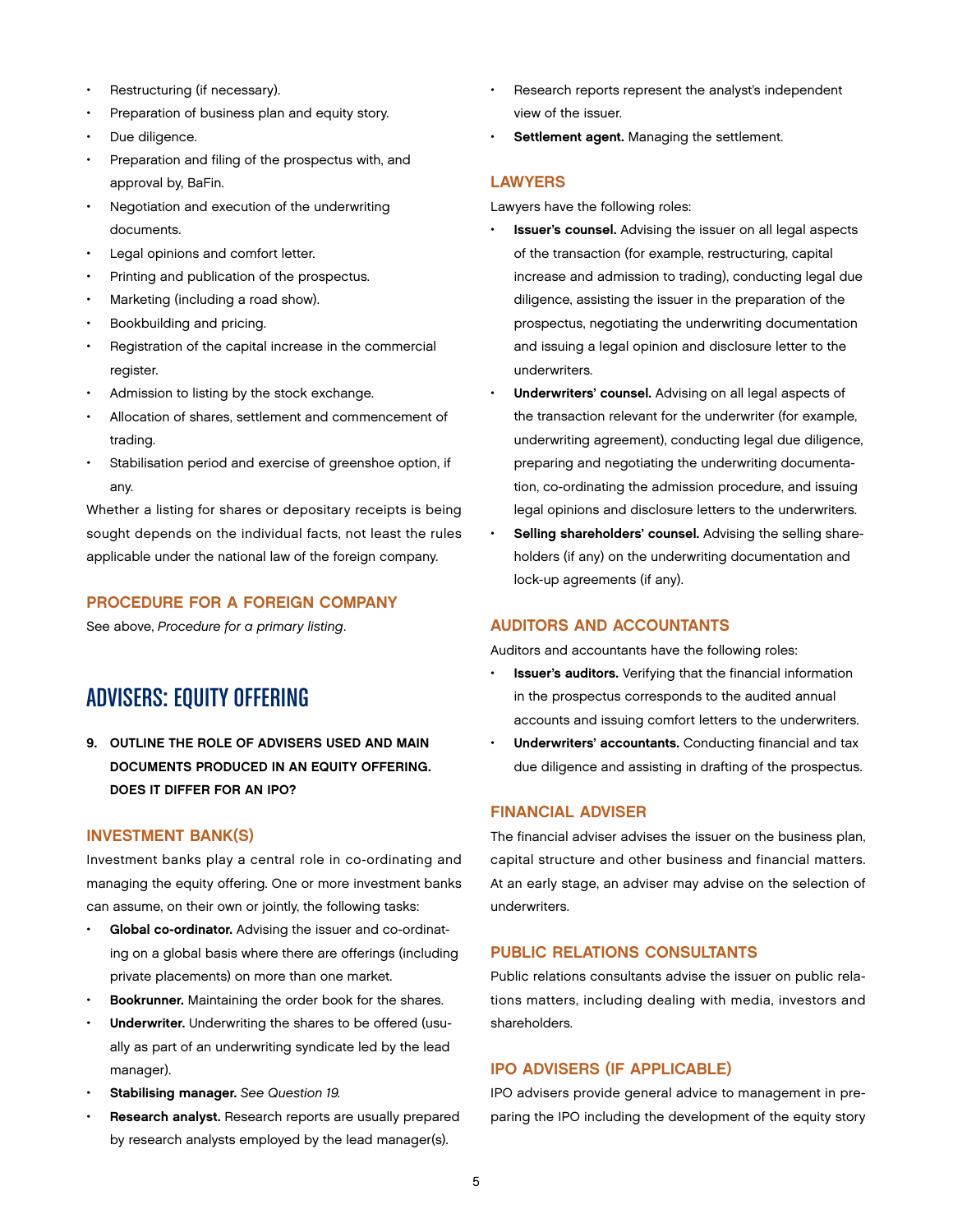and the preparation of fact books for the selection of investment banks.

#### PRINCIPAL DOCUMENTS

The principal documents produced for an equity offering are:

- Global co-ordinator and/or lead manager engagement letter.
- Underwriting agreement, and, if not included in the underwriting agreement, a separate agreement among underwriters and a separate lock-up agreement with selling shareholders (if any).
- Pricing agreement.
- Prospectus (and supplements, if any).
- Publicity and research guidelines.
- Analyst presentation and road show presentation.
- Legal opinions, disclosure letters and comfort letters.
- Corporate resolutions (for example, those required for the capital increase).

In general, the main documentation is not different for an IPO.

# EQUITY PROSPECTUS / MAIN OFFERING DOCUMENT

10. When is a prospectus (or other main offering document) required? What are the main publication, regulatory filing or delivery requirements?

A prospectus is generally required where either:

- Shares are offered to the public in Germany.
- Shares are to be admitted to trading on a German regulated market and the entry standard.

In this context it must be observed that since 1 July 2012 BaFin and the FSE regard rights issues as offerings to the public, which principally require a prospectus (see Question 12 as regards the reduced content of the prospectus in the case of rights issues).

For issuers incorporated in Germany, the prospectus must be approved by BaFin. For issuers incorporated in another EU or European Economic Area (EEA) member state, the prospectus must be approved by the competent authority of the issuer's home state and the authority of the home state must notify BaFin.

For issuers incorporated outside the EU and EEA, the competent regulatory authority is the authority of the EU/EEA state in which the shares are offered to the public within the EU/EEA for the first time, or where the first application for admission to trading on a regulated market is filed.

The prospectus must be published on the website of the issuer, the underwriter, the paying agent or of the organised market where the admission to trading was applied for. In addition, printed versions of the prospectus must be made available free of charge.

### 11. What are the main exemptions from the requirements for publication or delivery of a prospectus (or other main offering document)?

Separate exemptions apply to the obligation to publish a prospectus on both:

- The offer of securities to the public.
- The admission to listing on a regulated market.

When a public offer is being made at the same time as an admission to trading on a regulated market is sought, a prospectus is required unless an exemption to both obligations exists.

#### Offer to the public

An offer is not deemed to be an offer to the public (and therefore no prospectus is required) where it is only made to certain categories of persons.

The key exemptions (some of which may be combined) include offers:

- Solely addressed to qualified investors (which is now defined as professional clients within the meaning of Directive 2004/39/EC on markets in financial instruments (MiFID)).
- Addressed to fewer than 150 natural or legal persons (other than qualified investors) in each EU/EEA state.
- Addressed to investors who acquire securities for a total consideration of at least EUR100,000 per investor, or where the denomination per unit is at least EUR100,000.
- Where the total consideration for all in the EU/EEA offered securities is less than EUR100,000 over 12 months.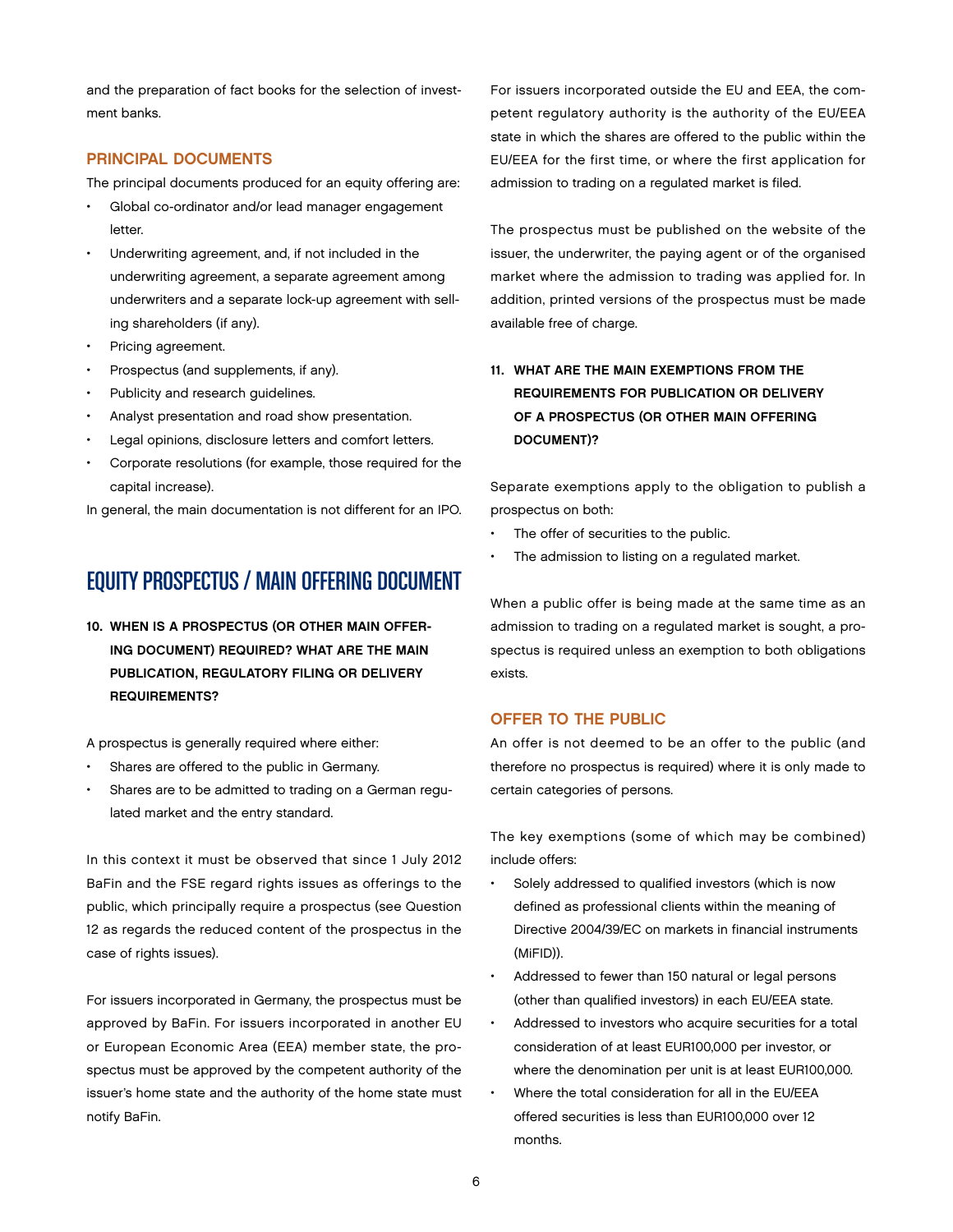Where securities are issued by credit institutions licensed for deposit taking business or by issuers, the shares of which are already listed at an organised market and the subscription price for all securities offered does not exceed EUR5 million.

#### Admission to trading

An issuer is not required to publish a prospectus for admission to trading if the securities being issued are exempt. The main categories of exempt securities are:

- Shares representing, over 12 months, less than 10% of the number of shares of the same class already admitted to trading on the same regulated market.
- Shares issued to employees as part of an employee share scheme (if a document is available which sets out the details of the employee share scheme).
- Under additional requirements, shares offered to existing shareholders by way of a dividend or issued on the exercise of pre-emption or conversion rights from other securities.
- Under additional requirements, securities already admitted to trading on another regulated market (see Question 4).

### 12. What are the main content or disclosure requirements for a prospectus (or other main offering document)? What main categories of information are included?

As a general rule, the prospectus must contain all information necessary to enable investors to make an informed assessment of the issuer's assets and liabilities, financial situation, profits and losses and future prospects, and the rights attached to the securities.

Regulation (EC) 809/2004 implementing Directive 2003/71/ EC as regards prospectuses and dissemination of advertisements (Prospectuses Regulation), as recently amended by the Commission Delegated Regulation (EU) 486/2012 as regards the format and the content of the prospectus, the base prospectus, the summary and the final terms and as regards the disclosure requirements, applies. Under the Prospectuses Regulation, the content requirements vary according to the nature and circumstances of the issuer and the type of security to be offered or listed. In practice, BaFin regularly applies the recommendations for the consistent

implementation of the Prospectus Regulation published by the European Securities and Markets Authority (ESMA). In addition to the statutory requirements and the ESMA recommendations, international and German market practice determines the content and, in particular, the format and structure of a prospectus.

#### Main content

The main categories of information included in a prospectus are:

- A summary containing key information and risks of the offering.
- Presentation of risk factors.
- Information on the issuer (for example, a business overview and executive bodies).
- Annual financial statements (including auditor's report).
- Quarterly or half-yearly reports.
- Review of the financial condition and the operating results of the issuer.
- Pro forma information and other key financial data.
- Forecasts (optional in principle).
- Working capital statement.
- Information on the shares to be offered and the terms and conditions of the offer.

#### **SUMMARY**

The amended Prospectus Regulation stipulates the specific structure and content of the summary, which must provide the investors with key information in a concise manner and in non-technical language. The length of the summary should take into account the complexity of the issuer and of the securities offered, but must not exceed 7% of the length of a prospectus or 15 pages (whichever is the longer). Furthermore, it must not contain cross-references to other parts of the prospectus.

#### Financial statements

The financial statements to be included in the prospectus must be in accordance with IFRS. However, financial statements prepared in accordance with certain third country national accounting standards that are considered in the EU to be equivalent to IFRS are also accepted (for example, the GAAP of the USA, Japan, the People's Republic of China, Canada and South Korea). Financial statements for financial years ending on 31 December 2014 at the latest that are prepared in accordance with the Indian GAAP will also be permitted.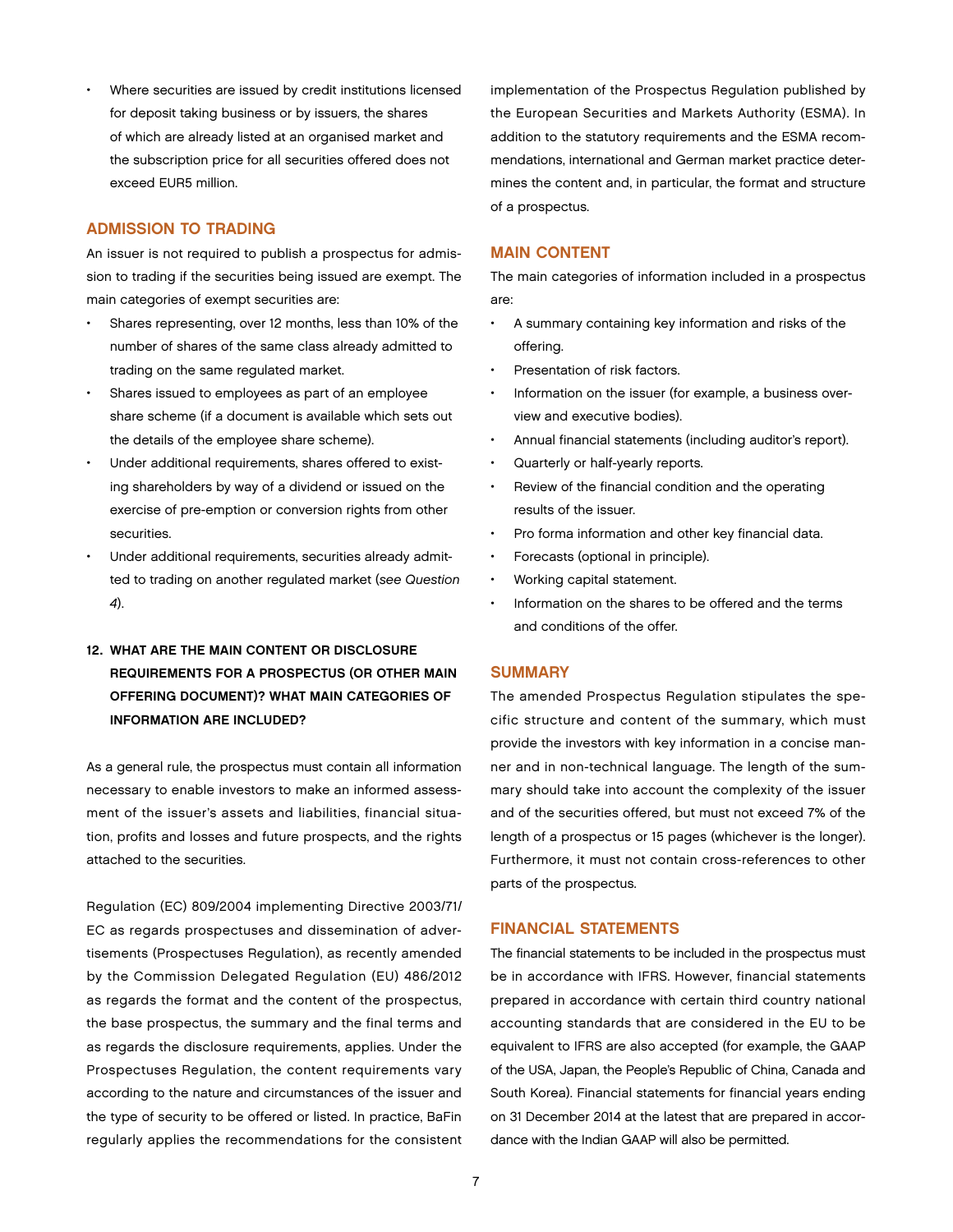## Proportionate disclosure regimes for rights issues, SMEs and Small Caps

For rights issues (that is, offerings that are exclusively directed to the existing shareholders) a proportionate disclosure regime applies since 1 July 2012, provided that the issuer has shares of the same class already admitted to trading on a regulated market, or a multilateral trading facility that meets specific minimum standards. The main change is that for those rights issues the prospectus does not need to contain the description of selected financial information, the operating and financial review (that is, management discussion and analysis (MD & A)) and the description of the capital resources. In addition, the historical financial information to be included in the prospectus is limited to the last financial year of the issuer.

Since 1 July 2012 a proportionate disclosure regime also applies for small and medium-sized enterprises (SMEs) and companies with reduced market capitalisation (small caps). This includes, among other things, that the prospectus does not need to contain audited historical financial information but must contain a statement that audited financial information has been prepared, a statement of where such information is available and the auditor's certificate. For the definition of SMEs and Small Caps BaFin refers to the thresholds of the Prospectus Directive. SMEs are companies which, according to their last annual or consolidated accounts, meet at least two of the following criteria:

- An average number of less than 250 employees.
- A total balance sheet of a maximum of EUR43 million.
- An annual net turnover of a maximum of EUR50 million.

Small Caps must have an average market capitalisation of less than EUR100 million on the basis of end-year quotes for the previous three calendar years.

BaFin also requires a summary in prospectuses for which the proportionate disclosure regimes for SMEs, Small Caps and rights issues apply.

Due to marketing reasons, particularly in the case of international offerings, practitioners are currently unsure whether a prospectus with a proportionate disclosure will have any significant relevance in practice.

13. How is the prospectus (or other main offering document) prepared? Who is responsible and/ or may be liable for its contents?

#### **PREPARATION**

The prospectus is usually prepared by the issuer's legal advisers with input from the issuer, the issuer's auditor(s), the global co-ordinator(s)/lead manager(s) concerned with the equity offering and their legal advisers.

#### **VERIFICATION**

The draft is then discussed by all parties. While there is no formal verification process, the issuer reviews and checks each statement in the draft prospectus to avoid prospectus liability. All financial data is reviewed by the auditor who is issuing the comfort letter.

BaFin reviews whether the prospectus is complete and that the information provided is comprehensible, that is, it checks for consistency but not accuracy. It is common practice to hold discussions with BaFin before formal submission for approval (Billigung). BaFin often requests changes to the prospectus after submission.

#### Responsibility/liability

The following persons have statutory liability for the prospectus:

- Anyone who has taken on responsibility for the prospectus (that is, is named in the prospectus as such).
- Anyone who has caused the issue of the prospectus.

Usually, this includes the issuer, the underwriters, in particular the global co-ordinator(s) and, under certain circumstances, the selling shareholders (in a most recent judgment the Federal Court of Justice confirmed a prospectus liability of the controlling enterprise in the underlying case of a public offering of bonds).

Statutory liability arises if the prospectus is incorrect or incomplete as to any matter material to the assessment of the securities. Investors who buy securities within six months of the securities' first trading date can claim a refund which is limited to the offer price of the securities.

There are a number of statutory defences to a prospectus liability claim, in particular if the respondent is able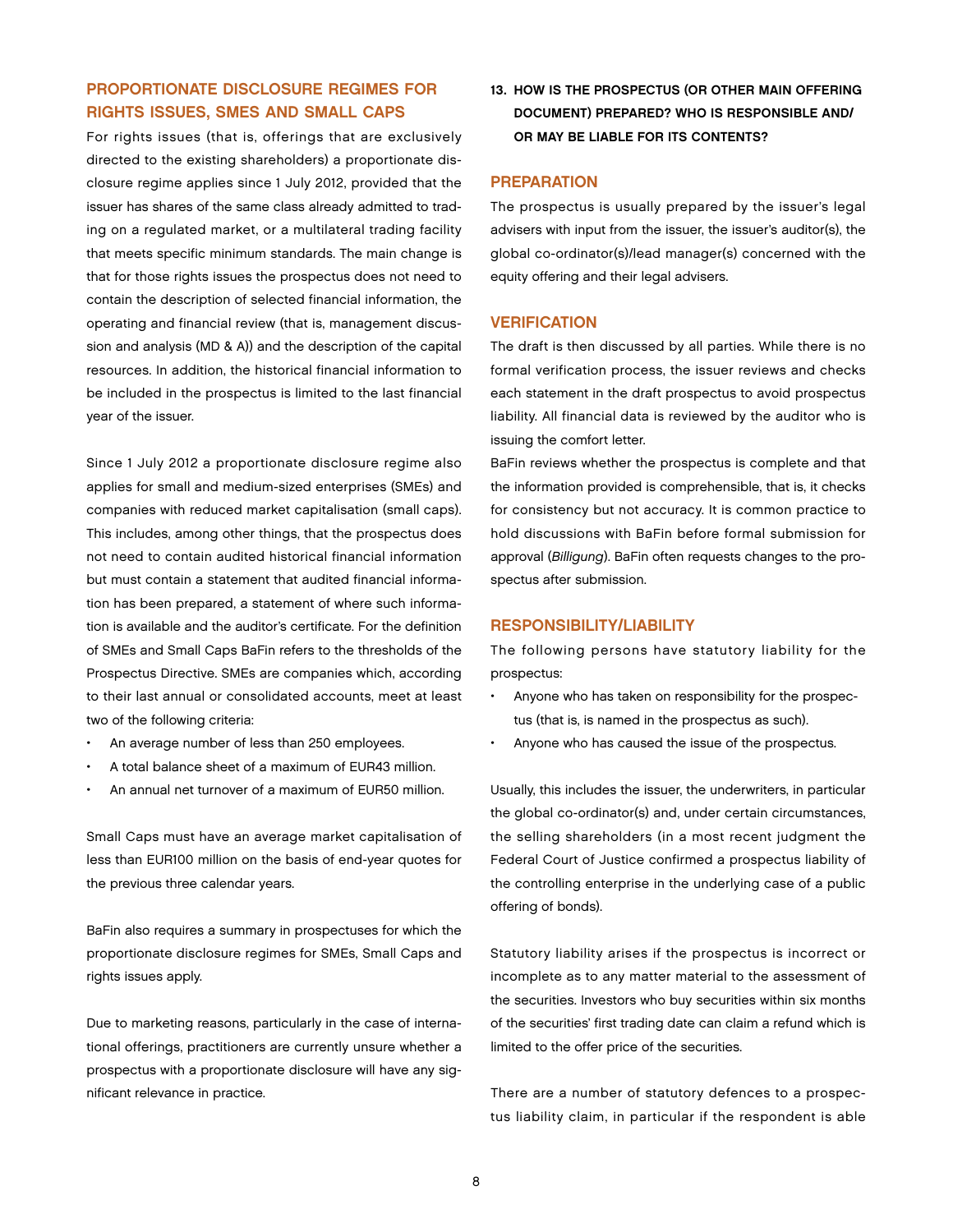to demonstrate that he was not aware of an error or omission and that this unawareness was not caused by gross negligence.

Statutory liability for the prospectus is joint and several. However, under the underwriting agreement, the issuer usually takes on responsibility for the content of the prospectus and agrees to indemnify each other party from claims arising from this content, except to the extent other parties were solely responsible for a particular part of the prospectus.

# **MARKETING EQUITY OFFERINGS**

#### 14. How are offered equity securities marketed?

In addition to the publication of the prospectus, marketing can include:

- Pilot fishing. Meetings of the lead manager with potential key investors to discuss the business model of the issuer before publication of a prospectus.
- Analyst presentations. These are done by the leading investment bank(s) about six to ten days before the start of the road show.
- Pre-marketing. Meetings of the leading investment bank(s) with potential investors and retailers before publication of the prospectus, but after release of the analyst's research reports.
- Road show presentation. These are done by the issuer's management and the leading investment bank(s) after publication of the prospectus.
- Advertising and other publicity. This could include radio and TV-spots, image brochures, flyers, press releases and website of the issuer, in particular when an offer is aimed at retail investors.

All advertising must be clearly identified as marketing. It cannot contradict the information given in the prospectus and there must be a clear reference to the prospectus and where it can be obtained. All investors must have access to equivalent information.

### 15. Outline any potential liability for publishing research reports by participating brokers/ dealers and ways used to avoid such liability.

While specific statutory liability for research reports is limited to a number of administrative offences, civil and criminal liability might, in particular, arise under insider legislation, rules on market manipulation, civil law prospectus liability and under general civil and criminal law.

Standards that must be observed in the preparation of research reports include:

- Persons preparing financial analysis must exercise the requisite degree of expertise, care and diligence. Information on which the report is based must be verified and sources must be disclosed.
- Communication between research analysts and employees working on the offering must be prevented or controlled (using Chinese walls) and analysts cannot perform other tasks related to the transaction.
- The payment of the research analyst cannot be connected to the offering in a way which would undermine his independence.
- The issuer cannot be promised a positive research report and if the research report has been reviewed by the issuer before publication and subsequently amended, this must be disclosed.
- Possible conflicts of interest must be disclosed, in particular if an investment bank which provides a report is advising the issuer on the offering.

Research reports that do not fulfil these requirements must be labelled as marketing communication (Werbemitteilung).

Further measures to avoid liability can include:

- Disclaimers.
- Limitations on distribution, in particular relating to the US.
- Distribution only to institutional investors.
- Imposing a blackout period before publication of the prospectus, during which research reports are not published or distributed. In practice, this period typically lasts from two weeks before the publication date of the prospectus until 30 days after listing.

Details regarding the standards to be observed are usually outlined in research guidelines.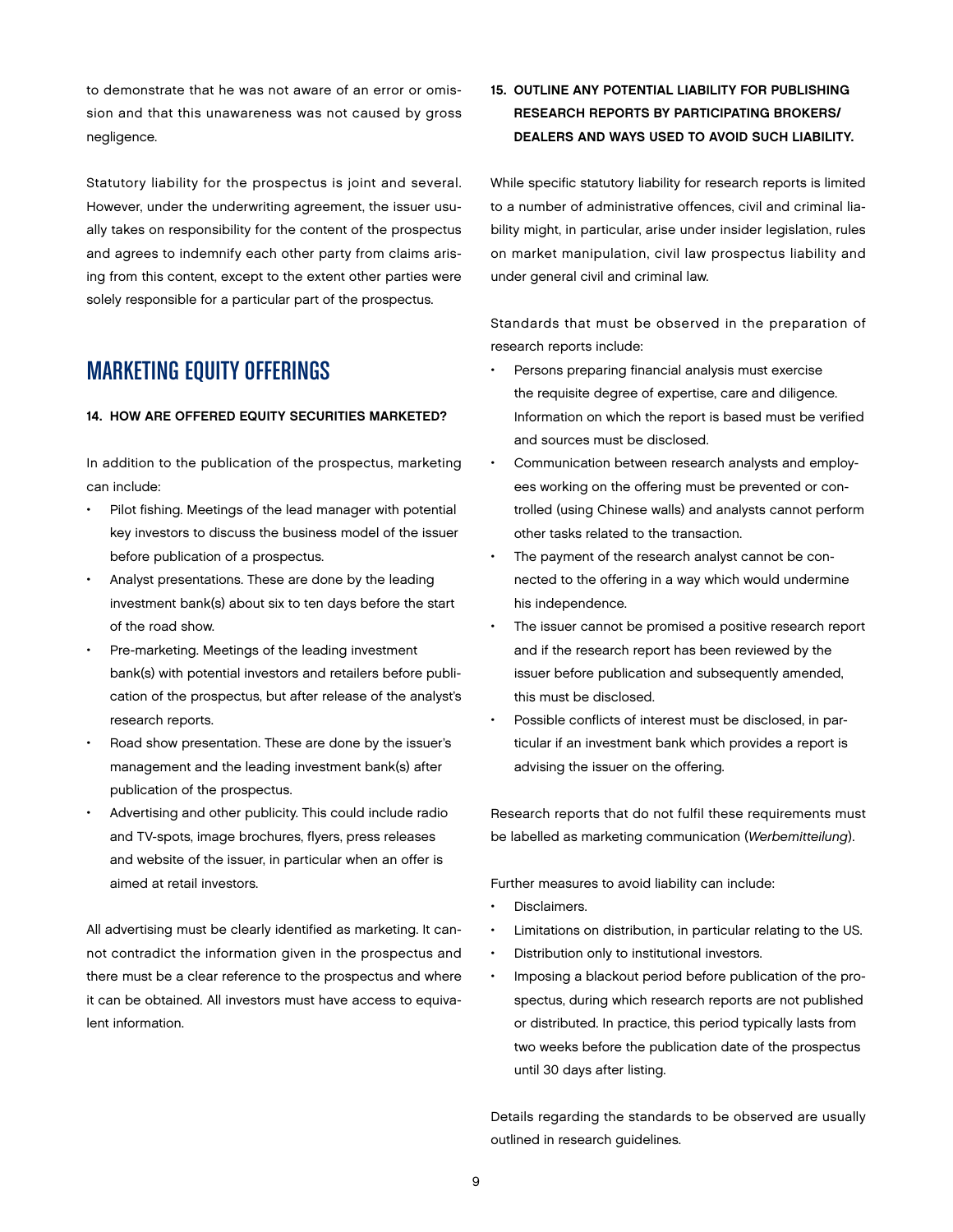# **BOOKBUILDING**

### 16. Is the bookbuilding procedure used and in WHAT CIRCUMSTANCES? HOW IS ANY RELATED RETAIL offer dealt with? How are orders confirmed?

The bookbuilding procedure is frequently used in offerings.

In traditional bookbuilding, a price range is determined by the investment bank(s) based on their own valuation of the issuer and, in particular, feedback from investors during premarketing. The price range is published in the prospectus.

Both institutional as well as private investors are then invited to order shares and to specify a price limit for their order, usually for a period of seven to ten days. Based on these orders, a price is set by the issuer, selling shareholders (if any) and the investment bank(s). Apart from looking for maximum proceeds, pricing is often also adjusted to ensure that investors with a long-term investment horizon are allotted shares.

In the recent past, decoupled (or accelerated) bookbuilding has also become popular. In this case, no price range is published in the prospectus. However, the feedback from the road show is subsequently used to determine the price range, which is then published in a supplement (Nachtrag) to the prospectus, which is followed by an offer (bookbuilding) period of only two to three days.

# Underwriting: Equity Offering

17. HOW IS THE UNDERWRITING FOR AN EQUITY OFFERing typically structured? What are the key terms of the underwriting agreement and WHAT IS A TYPICAL UNDERWRITING FEE AND/OR commission?

#### **STRUCTURE**

In a typical underwriting for an equity offering, underwriters subscribe to the new shares, usually at EUR1 for each new no-par value share. After the shares have been sold to investors for the offer price, the underwriters forward the proceeds minus their fees and expenses to the issuer. Any shares of selling shareholders are purchased by the underwriters and sold to investors for the offer price.

Parties to the underwriting agreement are the issuer, the selling shareholders (if any) and the banks as underwriters. Typically, the underwriting agreement is signed by the lead manager(s) on behalf of the other members of the syndicate.

#### Key terms

These are:

- Details on the underwriting as well as on the admission to listing and the respective obligations of the parties.
- Details on over-allotment, greenshoe option and stabilisation measures.
- In the case of secondary offerings, the issuer's and the selling shareholders' commitment to a lock-up period.
- Representations, warranties and undertakings of the parties as well as indemnification clauses.
- Conditions precedent and the bank's right to terminate the contract.
- Provisions on fees and expenses.

#### Fee

The fees of the underwriting syndicate, including the fees for their role as global co-ordinator(s) and for other roles, usually vary between 3% and 5% of the total volume of the offer. A success fee of about 1% of the total volume of the transaction payable at the issuer's discretion is usually also agreed on.

# Timetable: Equity Offerings

### 18. WHAT IS THE TIMETABLE FOR A TYPICAL EQUITY offering? Does it differ for an IPO?

The following is a timetable for a typical equity offering or an IPO of new shares from a capital increase in which the bookbuilding method is used and the price range is included in the prospectus ("A" is the date on which the shares are allocated):

- A minus 4 to 7 months (depending on size of transaction). Appointment of advisers, start of due diligence and drafting of prospectus.
- A minus 6 to 8 weeks. Shareholder resolution on capital increase is passed (if no authorised capital is available).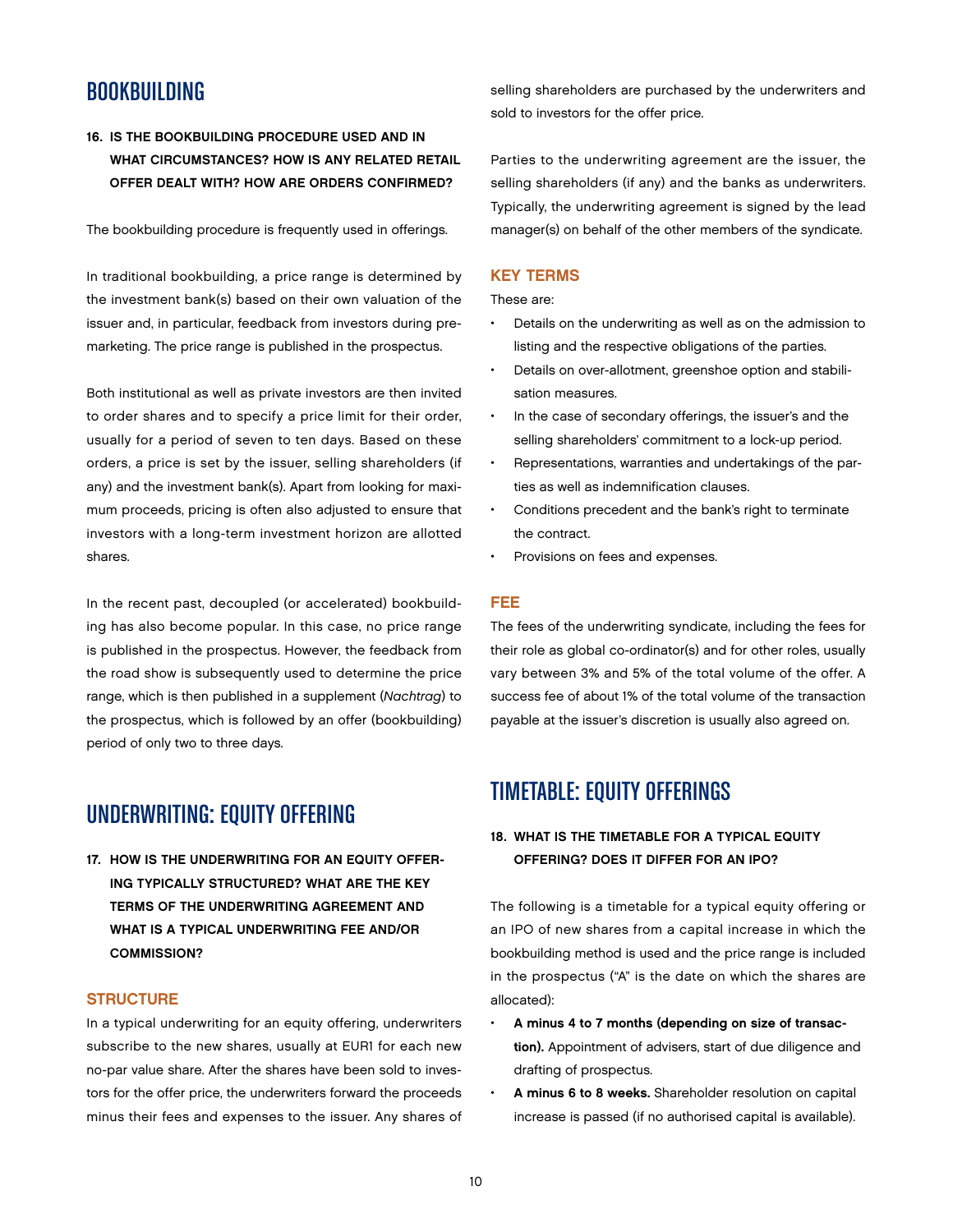- A minus 6 to 8 weeks. Submission of prospectus to BaFin (including financial statements).
- A minus 3 to 4 weeks. Start of pre-marketing (after receipt of initial comments by BaFin).
- A minus 3 to 4 weeks. Submission of admission documents to stock exchange.
- A minus 17 days. Signing of underwriting agreement.
- A minus 16 days. Approval of prospectus by BaFin (and publication of prospectus on the internet).
- A minus 15 days. Availability of print versions of the prospectus.
- A minus 14 days. Start of public offering and bookbuilding. Road show.
- A minus 1 day to A. The following takes place:
	- end of public offering and bookbuilding;
	- signing of the underwriting agreement (if not signed earlier);
	- subscription of shares by underwriters;
	- registration of capital increase with commercial register (effective date); and
	- admission to trading on the stock exchange (if not earlier).
- A. Pricing and allocation of shares and publication of the offer price.
- A plus 1 to 2 days. First day of trading.
- A plus 2 days. Settlement.
- A plus 1 to 32 days. End of stabilisation period.

In a decoupled bookbuilding process, the initial prospectus does not include a price range and, in some cases, there is no specific offer period or number of offered shares (see Question 16).

# **STABILISATION**

### 19. Are there rules on price stabilisation and market manipulation in connection with an equity offering?

Regulation (EC) 2273/2003 implementing Directive 2003/6/EC as regards exemptions for buy-back programmes and stabilisation of financial instruments (Buyback and Stabilisation Regulation) provides a safe harbour from market manipulation. Under the Buyback and Stabilisation Regulation, stabilisation measures are restricted to a period of 30 calendar

days after the start of trading. The fact that stabilisation may be undertaken as well as further details must be publicly disclosed before the offer period and after the end of the stabilisation. Stabilisation cannot be executed above the offering price.

# Tax: Equity Issues

### 20. What are the main tax issues when issuing and LISTING EQUITY SECURITIES?

The pre-IPO phase may require a re-organisation (such as group-internal mergers, outsourcings, unwinding of profit and loss absorption or domination agreements), refinancings, share transfers or other structural measures, each of which usually requires particular attention relating to tax consequences.

Existing shareholders disposing of shares in the IPO may be subject to tax on any gains realised through the disposal. In the post-IPO phase, taxation of dividends and of gains resulting from the exit becomes relevant for investors. In connection with the IPO itself, the following tax aspects relating to the transfer of shares must be taken into account.

#### Tax issues for the IPO company

Companies are subject to:

- Corporate income tax (Körperschaftsteuer) at 15% plus a solidarity surcharge (Solidaritätszuschlag) of 5.5% on it (in total 15.825%).
- Trade tax (Gewerbesteuer) on their profits generated in permanent establishments in Germany. The rates are usually between 7% and 17.5%, depending on where the relevant permanent establishment where taxable trade profit is generated is situated.

Tax losses or tax loss carry-forwards of the IPO company (or a subsidiary of the IPO company) can be extinguished in full or in part if, directly or indirectly, more than 50% or more than 25% of the stated capital or shares or voting shares are transferred to one acquirer or to affiliated persons or to a group of acquirers that have aligned their interests (subject to certain exceptions). This also applies if the shares are transferred to any such person or persons as a result of a share capital increase in connection with an IPO. However,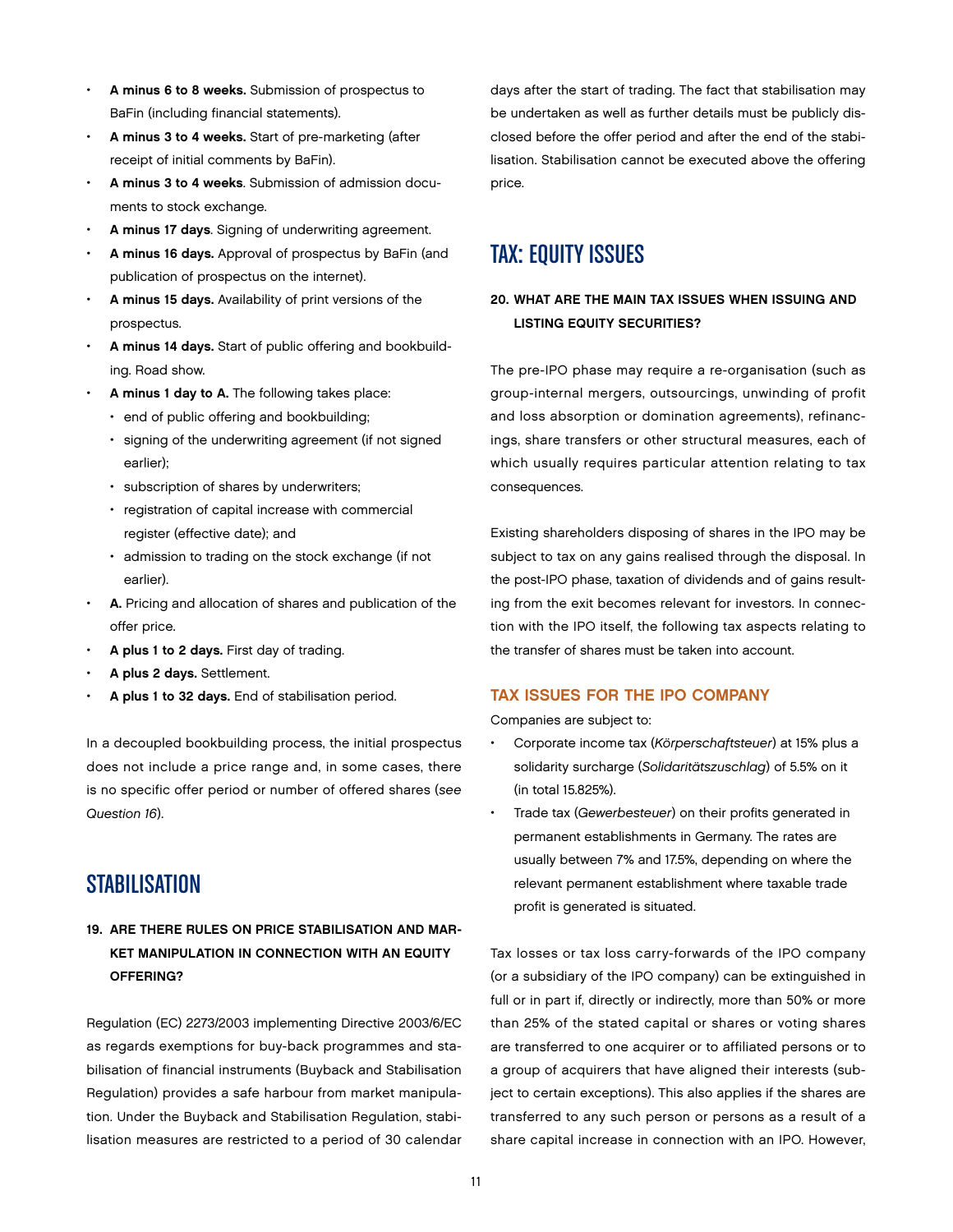according to guidance from the German tax authorities, the (preliminary) transfer of any such shares to the underwriter or any other issuing bank responsible for the IPO should not be tax-detrimental.

In certain circumstances, IPO companies also need to take into account tax rules on the limitation of deductibility of interest expenses.

#### Transfer taxes

Transfers of shares as a result of an IPO or the issue of new shares are not subject to capital transfer taxes. The transfer of shares is not subject to/exempt from value added tax (with the possibility to opt for tax under certain conditions). Real estate transfer tax may be triggered under specific circumstances.

# Continuing Obligations

21. What are the main areas of continuing obligations applicable to listed companies and the legislation that applies?

#### Key areas

Statutory continuing obligations apply only to issuers whose shares are listed on the regulated market, whereas the prohibition on insider dealing and market manipulation also applies for companies included in the open market.

In the following, only continuing obligations for issuers listed at the regulated market are dealt with:

- Financial reporting. Issuers must publish yearly and half-yearly financial statements, and interim management statements in the middle of each financial year (or alternatively, quarterly reports). EU/EEA issuers whose shares are admitted to trading on the regulated market must prepare their consolidated financial statements in accordance with IFRS. Non-EU/EEA issuers can prepare financial statements in accordance with their respective national laws.
- Ad hoc publicity. Every listed company must promptly publish, in an ad hoc announcement, any new fact which has occurred in its field of activity and which is not publicly known, if it is likely to have a substantial influence on the exchange price of its shares.
- Voting rights notifications. Any person whose direct or indirect shareholding reaches, exceeds or falls below 3%, 5%, 10%, 15%, 20%, 25%, 30%, 50% or 75% of the voting rights in a listed German company is required to inform the issuer and the BaFin in writing when it has reached, exceeded or fallen below the relevant threshold. The issuer must publish the notification. If a threshold of 10% or more is reached, the acquirer is obliged to disclose his intentions behind the acquisition and the origin of the funds for the acquisition. Since 1 February 2012 additional instruments facilitating the acquisition of securities must be notified (for example, securities lending, repurchase agreements (repo), contracts for difference, cash settled equity swaps or cash settled options). A notification threshold of 5% applies for these (additional) instruments and they are counted up with other shareholdings which must be notified.
- Directors' dealings. Members of the executive or supervisory board and other individuals in a senior position (including their relatives, partners, and any entities in which they have a controlling, management or supervisory position that holds an interest in the listed company) of the issuer must notify the BaFin and the issuer of any transaction in securities of the issuer by them in excess of EUR5,000 per year. The issuer must publish the notification.
- Insider law and insider lists. Issuers whose shares are admitted to trading on the regulated market must prepare lists of persons who have access to inside information and BaFin is entitled to review these lists on request. General insider legislation applies to all issuers, including those issuers whose shares are included in the open market.
- Information on shares and shareholders' rights. In general, issuers must provide shareholders with all information necessary to exercise their rights. Specific publication obligations exist, for example, relating to information on shareholders' meetings, dividend payments, the issue of new shares and changes in the rights attached to the shares.
- German Corporate Governance Code. German stock corporations listed on the regulated market must publish a yearly declaration on whether they comply with the recommendations of the German Corporate Governance Code and explain any non-compliance with such recommendations.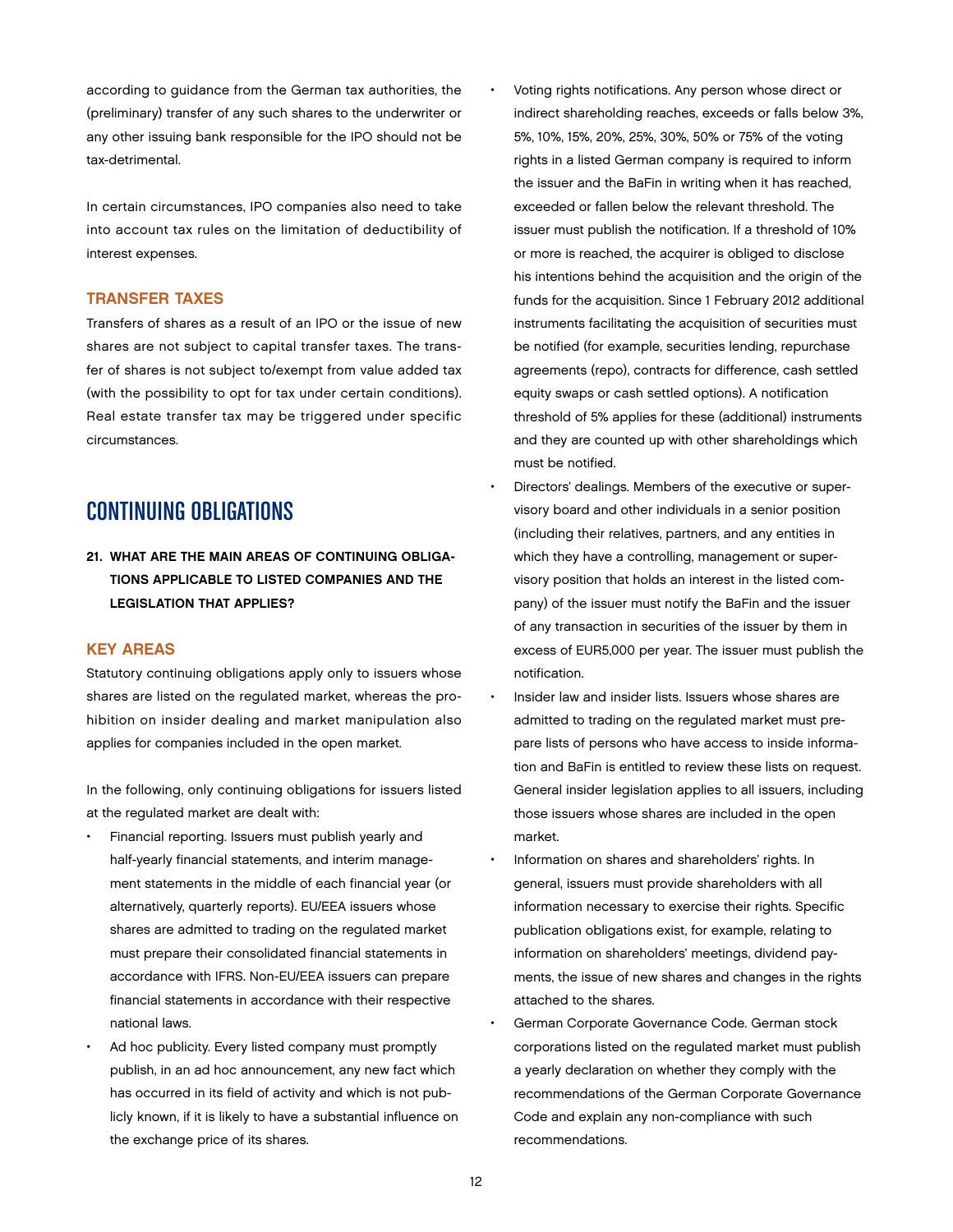Obligations for issuers whose shares are listed on unregulated markets may exist under the terms and conditions of the relevant stock exchange in special segments (for example, entry standard in Frankfurt or m:access in Munich). This includes in the case of the entry standard the disclosure of certain information comparable to the ad-hoc publicity obligations (de facto ad-hoc publicity), the publication of a yearly calendar as well as the publication of audited annual financial statements (and, if applicable, the consolidated annual financial statements) and half-yearly financial statements on the internet. The annual financial statements (and, if applicable, the consolidated annual financial statements) must be prepared either:

In accordance with IFRS.

- In the case of EU member states in accordance with local GAAP.
- In the case of a third country in accordance with other national accounting standards that are considered equivalent to IFRS (Question 12).
- If Deutsche Börse AG explicitly permits the accounting standards under the respective national GAAP.

# Additional continuing obligations: prime **STANDARD**

For issuers whose shares are listed on the prime standard segment of the FSE, additional obligations apply:

- Publication of quarterly financial statements.
- Publication of the financial statements and ad hoc disclosures in German and English.
- Publication of a yearly calendar that indicates all material dates of the issuer (for example, annual shareholders' meeting and press conference on annual accounts).
- At least one meeting with analysts each year.

#### Relevant legislation

The following legislation for continuing obligations applies:

- Securities Trading Act, as complemented by the Securities Trading Notification and Insider List Regulation (Wertpapierhandelsanzeige- und Insiderverzeichnisverordnung (WpAIV)), in relation to financial reporting and insider law.
- Stock Exchange Admission Regulation.
- Securities Acquisition and Takeover Act (for domestic stock corporations or companies with seat in the EU/EEA

whose shares are listed at a domestic or EU/EEA regulated market).

- Certain specific provisions of the Commercial Code and the Stock Corporation Act which apply for German companies listed in a domestic or EU/EEA regulated market.
- Securities Prospectus Act.
- Corporate Governance Code (for German stock corporations whose shares are listed on a regulated market).

### 22. Do the continuing obligations apply to listed foreign companies and to issuers of depositary receipts?

Unless otherwise indicated, the rules apply to domestic and foreign issuers (see Question 21). BaFin may grant exemptions from certain obligations to foreign issuers. However, foreign issuers may also be subject to obligations under their respective national laws.

A substantial part of the continuing obligations applicable to issuers whose shares are listed on a regulated market also apply to issuers of depositary receipts, if these securities are listed on the regulated market.

### 23. What are the penalties for breaching the continuing obligations?

Violation of the continuing obligations can lead to:

- A suspension or revocation of the admission to trading.
- The imposition of penalties on the issuer and/or responsible directors.
- For certain violations of insider laws, individual criminal liability.
- The temporary loss of shareholders' rights in the case of the violation of the voting rights notification duties.

# Market Abuse and Insider Dealing

24. What are the restrictions on market abuse and insider dealing?

### Restrictions on market abuse/insider **DEALING**

Market abuse is principally:

• Information based (this includes the publication of false or misleading information in financial reports, ad hoc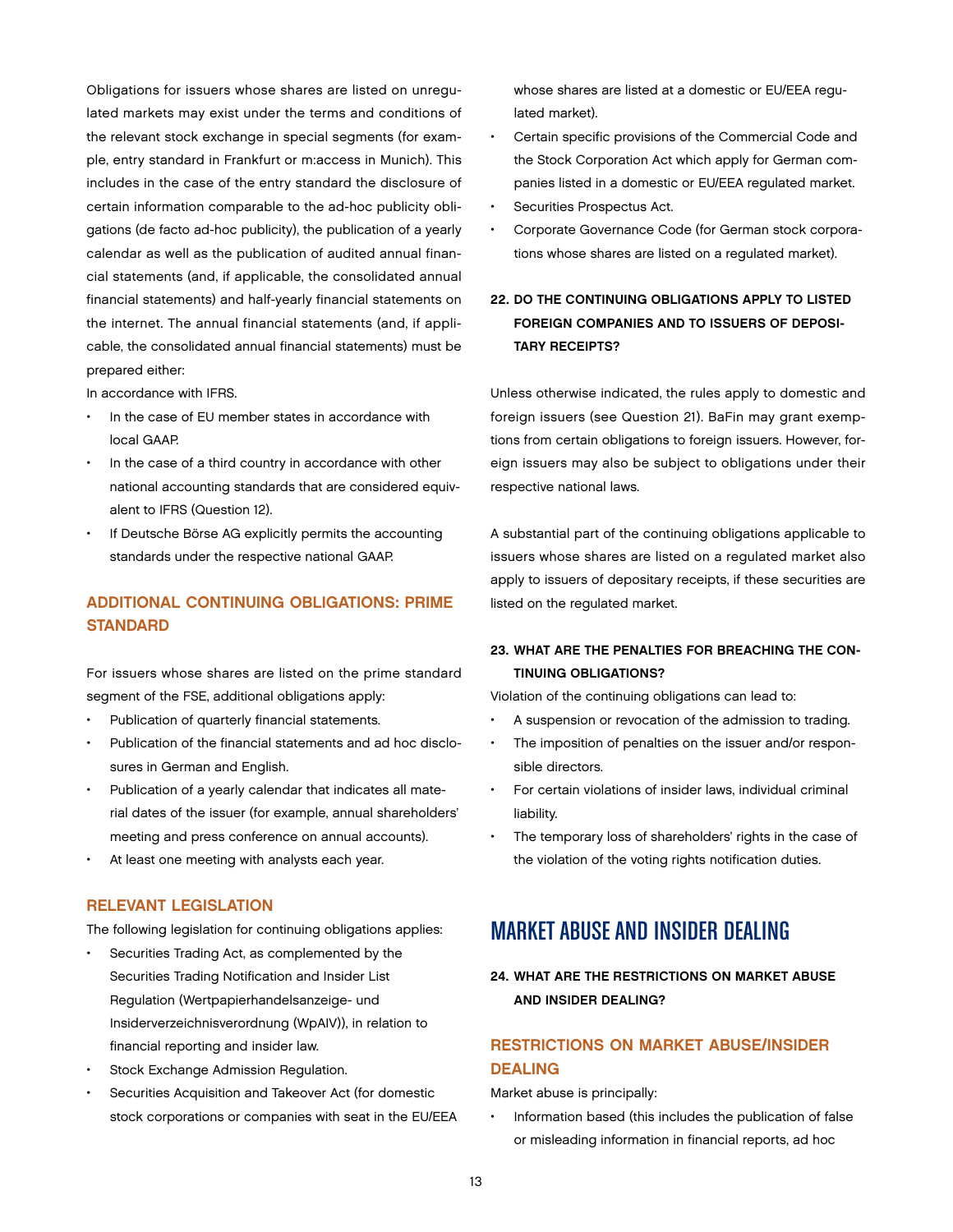announcements, press releases, prospectuses or stock charts (painting the tape), the withholding of important information relating to financial instruments as well as the non-disclosure of conflicts of interest).

- Trade based (this includes fictional trades such as wash trades or matched orders, circular trading, or other actions that result in or secure stock prices at an abnormal or artificial level, which does not necessarily require a certain time span but could also be fulfilled if the manipulation occurs in high frequency trades. With respect to buy-backs certain safe harbour provisions apply (see Question 19)).
- Action based (this is not common in practice).

Insider dealing is principally:

- Making use of inside information to acquire or dispose of insider securities.
- Disclosing or making available inside information to a third party without the authority to do so.
- Recommending, on the basis of inside information, that a third party acquire or dispose of insider securities, or otherwise inducing a third party to do so.

Inside information means any specific information that, if it became publicly known, would likely have a significant effect on the stock exchange or market price of the issuer's shares (or other insider securities). Future circumstances may qualify as inside information if they are reasonably likely to occur. Inside information can include the knowledge of certain buy or sell orders (always provided that such order would likely have a significant impact on the stock price) and circumstances relating to derivatives traded on an organised market. In the case of a protracted process, the intermediate steps of that process which are connected with bringing about that (future) circumstance or event could qualify as inside information.

In the context of public takeovers the Market Abuse Directive provides some exceptions that allow the exercise of a due diligence and the use of inside information for the purposes of the contemplated acquisition, provided that the bidder does not change its bid and conduct "alongside purchases" after gaining access to inside information.

Share buy-back programmes and price stabilisation measures are exempt from the prohibition against insider dealings if and to the extent that they are conducted in

accordance with the safe harbour rules of the Buyback and Stabilisation Regulation.

### Penalties for market abuse/insider **DEALING**

Violations of the prohibition on market abuse and insider dealing may both constitute an administrative offence (which may be punished with fines up to EUR1 million) or a criminal offence (which may be punished with imprisonment or a criminal fine). In the case of market abuses the qualification as administrative or criminal offence depends in particular on whether the exchange price was actually influenced by the offence, and whether the offender is found to have acted by wilful intent or only by gross negligence.

De-Listing

25. When can a company be de-listed?

#### Voluntary de-listing

To voluntary de-list a company, action may be required both under capital markets legislation and, if the company is a German stock corporation, under corporate law. The following only applies to a de-listing from the regulated market.

Capital markets legislation. The following is required:

- An application to the management board of the FSE.
- No conflict with investor protection, in particular, sufficient time to sell the securities in the regulated market after the revocation decision has been announced, if the securities are not admitted to trading at another regulated market.

Corporate law. The following is required under corporate law:

- Shareholders' resolution.
- Tender offer by the company or its main shareholder. The price offered under the tender offer must provide compensation for the full value of the shares, which may be higher, but must not be lower, than the stock exchange price.

However, the Federal Constitutional Court ruled in 2012 that these actions are not necessarily required under constitutional law. It is open to debate whether the civil courts will still consider these requirements necessary under civil law.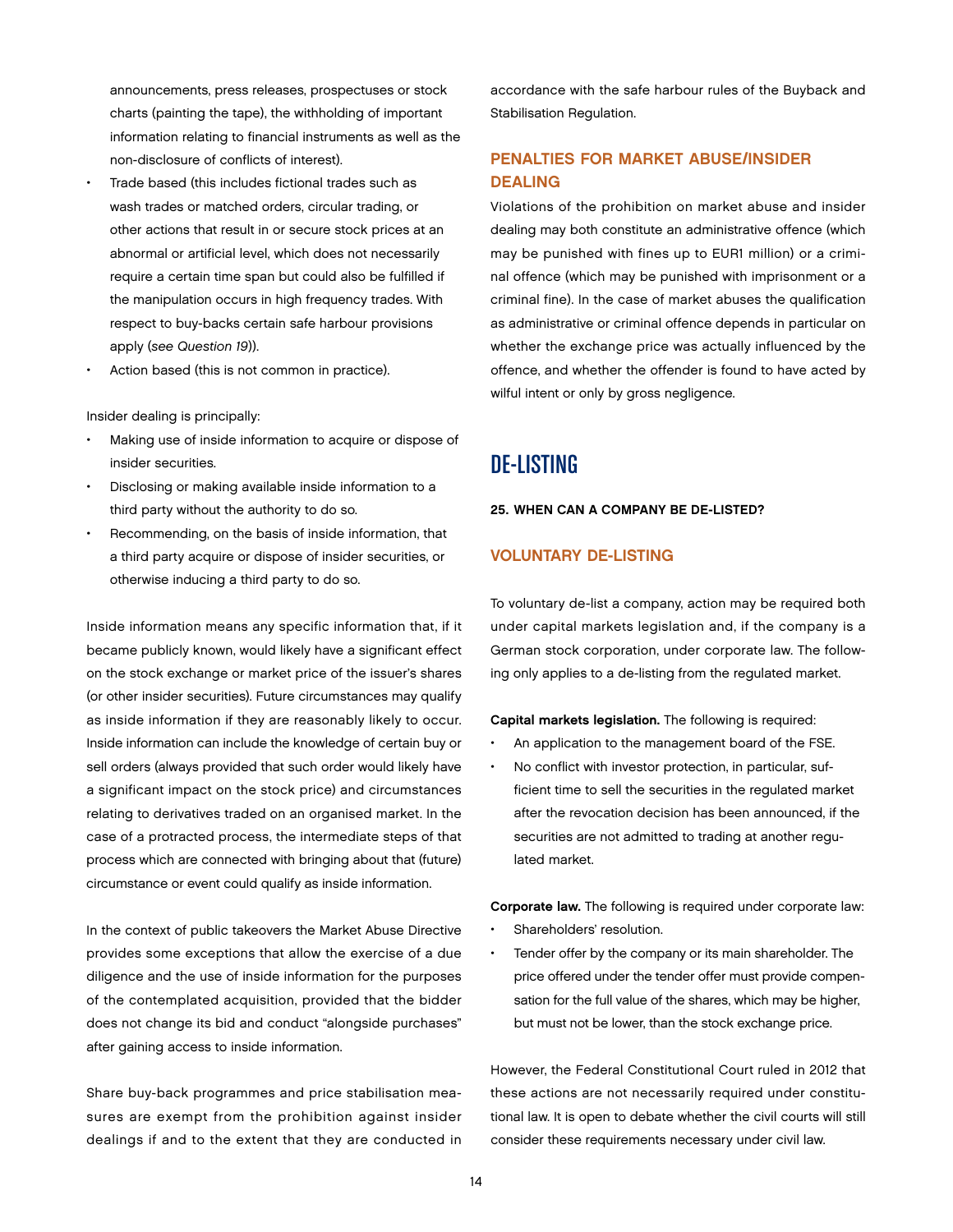Recent case law by higher regional courts suggests that a tender offer and a shareholders' resolution may not be necessary if, subsequent to the de-listing from the regulated market, the securities continue to be traded in the unregulated market segments entry standard (Frankfurt) or m:access (Munich) (known as "downgrading").

#### Compulsory de-listing

The FSE management board can revoke the admission to trading of issuers on the regulated market if either:

- Trading or the transaction settlement of the securities can no longer be guaranteed on a permanent basis.
- The issuer does not comply with the continuing obligations arising from the listing on the regulated market.

In light of the above mentioned legal uncertainties in the case of voluntary de-listings a (compulsory) de-listing upon a previous squeeze-out has been the prevailing option in the past.

# Reform

### 26. Are there any proposals for reform of equity capital markets/exchanges? Are these proposals likely to come into force and, if so, when?

In light of the numerous amendments to German capital market and prospectus law and the changes in the open market of FSE in 2012, there are currently no proposals for reform of equity capital markets/exchanges. Amendments to the German Stock Corporation Law are expected to enter into force in 2013, though these do not have a significant impact on equity capital raisings of listed companies.

# **WEBLINKS**

Stock exchanges and regulatory authorities by jurisdiction

# Online Resources

### Laws on the Internet (Gesetze im Internet)

#### W www.gesetze-im-internet.de

Description. Comprehensive compilation of German federal law. Some convenient translations in the English language are available on: www.gesetze-im-internet.de/Teilliste\_translations.html.

#### **BAFIN**

#### W www.bafin.de

Description. Convenient translations in the English language of certain Acts of German federal law relating to securities trading are available on: www.bafin.de/EN/DataDocuments/ Dokumentlisten/ListeGesetze/liste\_gesetze\_node.html.

| <b>Jurisdiction</b> | Exchange(s)                    | <b>Regulatory authority</b>                             |
|---------------------|--------------------------------|---------------------------------------------------------|
| Germany             | Frankfurt Stock Exchange (FSE) | German Federal Financial Services Supervisory Authority |
|                     | (Frankfurter Wertpapierbörse)  | (BaFin)                                                 |
|                     | (www.boerse-frankfurt.de)      | (Bundesanstalt für Finanzdienstleistungsaufsicht)       |
|                     | (www.deutsche-boerse.com)      | (www.bafin.de)                                          |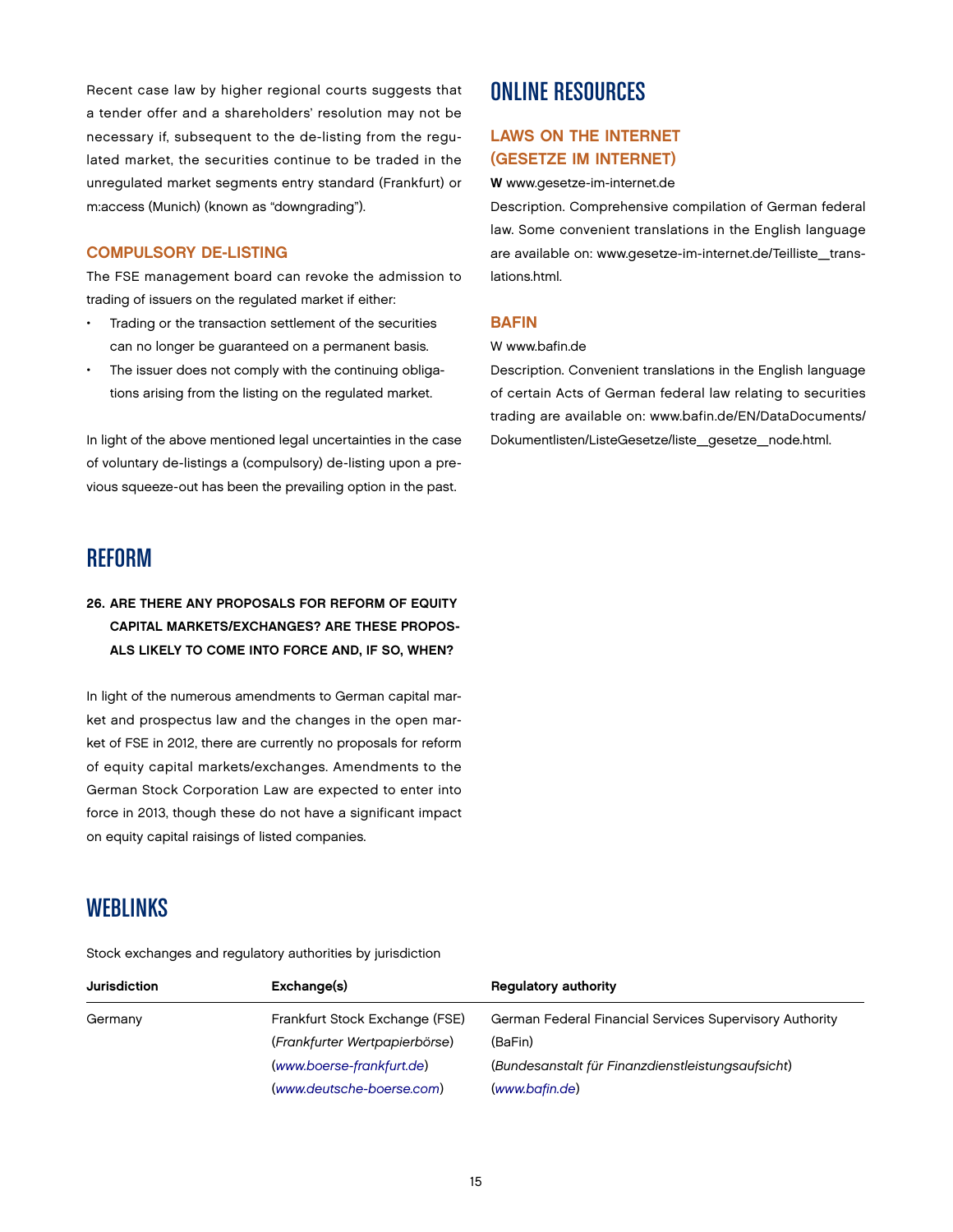# CONTACTS

#### Dr. Karsten Müller-Eising

T +49.69.9726.3939

F +49.69.9726.3993

E [kmuellereising@jonesday.com](mailto:kmuellereising@jonesday.com)

W [www.jonesday.com](http://www.jonesday.com)

Professional qualifications. Rechtsanwalt (Attorney-at-law), Germany, 1991; Notar (Notary Public), Germany, 2011

Areas of practice. Equity capital markets; M&A; corporate restructurings.

#### Recent transactions

- Advising SoFFin on the contemplated capital increase of Commerzbank in 2013 (EUR2.5 billion).
- Advising SoFFin on the issue of contingent mandatory exchangeable bonds (CoMEN) by Commerzbank AG (EUR5.7 billion) and on the capital increase by way of rights issue of Commerzbank AG (EUR5.3 billion). This transaction was awarded the IFR EMEA Equity Issue of the Year 2011 Award.
- Advising M.M.Warburg & Co KGaA on the rights issue and debt-equity-swap of Conergy AG (EUR183.3 million).
- Advising a listed German software company on its rights issue.
- Advising Drägerwerk AG & Co KGaA on its EUR105 million IPO of ordinary shares through a rights issue.

#### Languages. German, English.

Professional associations/memberships. German-American Law Association (DAJV) and the Association for Corporate Law (VGR — Gesellschaftsrechtliche Vereinigung).

Publications. Dr. Karsten Müller-Eising is author of numerous publications in legal journals and handbooks.

#### Thomas Stoll

T +49.69.9726.3954 F +49.69.9726.3993 E [tstoll@jonesday.com](mailto:tstoll@jonesday.com) W [www.jonesday.com](http://www.jonesday.com)



Professional qualifications. Rechtsanwalt (Attorney-at-law), Germany, 2005

Areas of practice. Equity capital markets; M&A; corporate restructurings.

#### Recent transactions

- Advising SoFFin on the contemplated capital increase of Commerzbank in 2013 (EUR2.5 billion).
- Advising SoFFin on the issue of contingent mandatory exchangeable bonds (CoMEN) by Commerzbank AG (EUR5.7 billion) and on the capital increase by way of rights issue of Commerzbank AG (EUR5.3 billion). This transaction was awarded the IFR EMEA Equity Issue of the Year 2011 Award.
- Advising M.M.Warburg & Co KGaA on the rights issue and debt-equity-swap of Conergy AG (EUR183.3 million).
- Advising a listed German software company on its rights issue.

#### Languages. German, English, Spanish.

#### Publications.

- Impact of subsequent finalisation of notarised minutes on validity of resolutions of AGM.
- Domination of companies due to factual majorities in the AGM.
- Reporting duties in case of the exercise of authorised capital while excluding the shareholders' subscription rights.
- Minority shareholders' right to sue against squeeze-out resolutions and the legal validity of the registration in the commercial register.